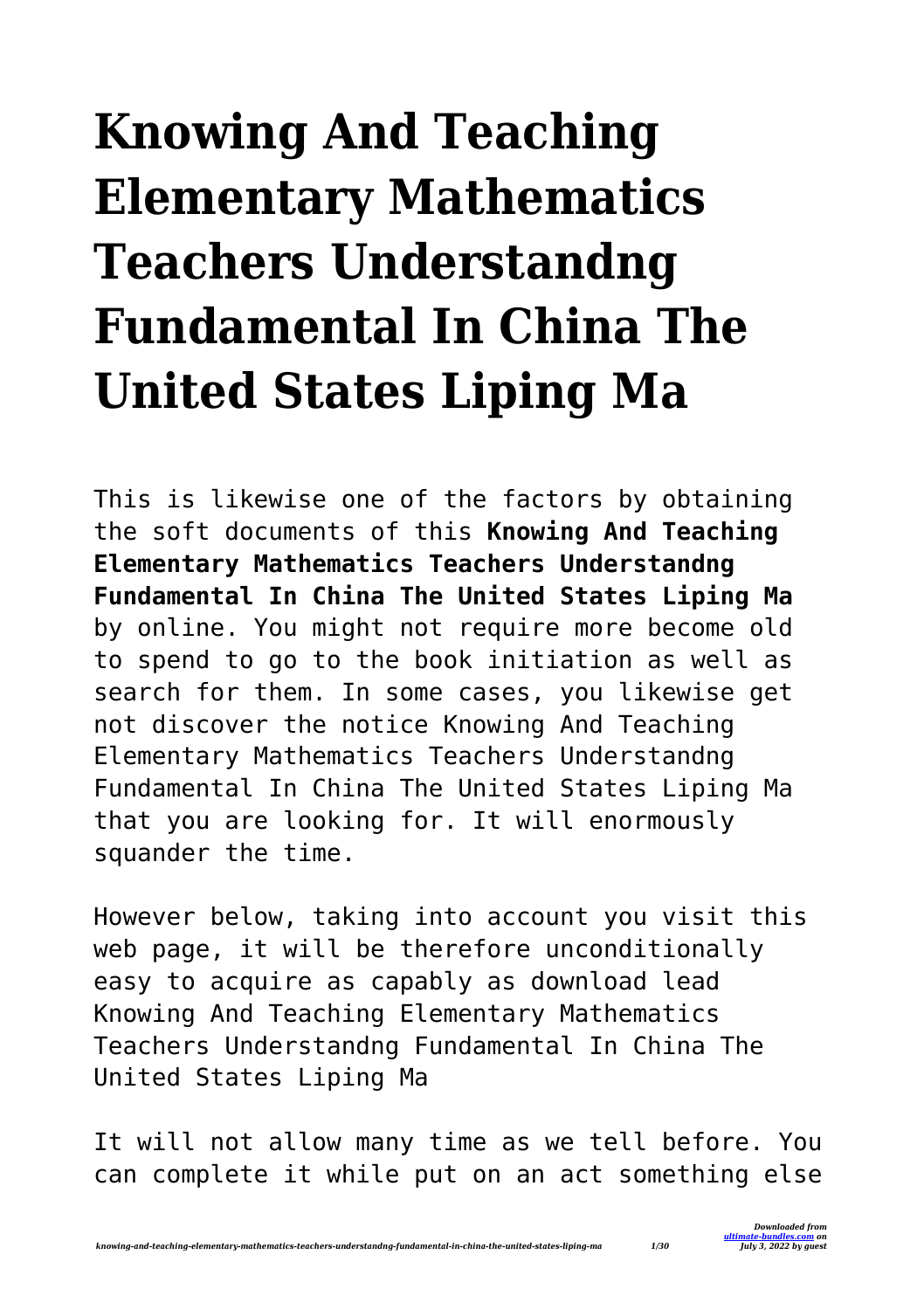at home and even in your workplace. so easy! So, are you question? Just exercise just what we offer below as without difficulty as evaluation **Knowing And Teaching Elementary Mathematics Teachers Understandng Fundamental In China The United States Liping Ma** what you with to read!

**Understanding Numbers in Elementary School Mathematics** Hung-Hsi Wu 2011 This is a textbook for pre-service elementary school teachers and for current teachers who are taking professional development courses. By emphasizing the precision of mathematics, the exposition achieves a logical and coherent account of school mathematics at the appropriate level for the readership. Wu provides a comprehensive treatment of all the standard topics about numbers in the school mathematics curriculum: whole numbers, fractions, and rational

numbers. Assuming no previous knowledge of mathematics, the presentation develops the basic facts about numbers from the beginning and thoroughly covers the subject matter for grades K through 7. Every single assertion is established in the context of elementary school mathematics in a manner that is completely consistent with the basic requirements of mathematics. While it is a textbook for preservice elementary teachers, it is also a reference book that school teachers can refer to for explanations of wellknown but hitherto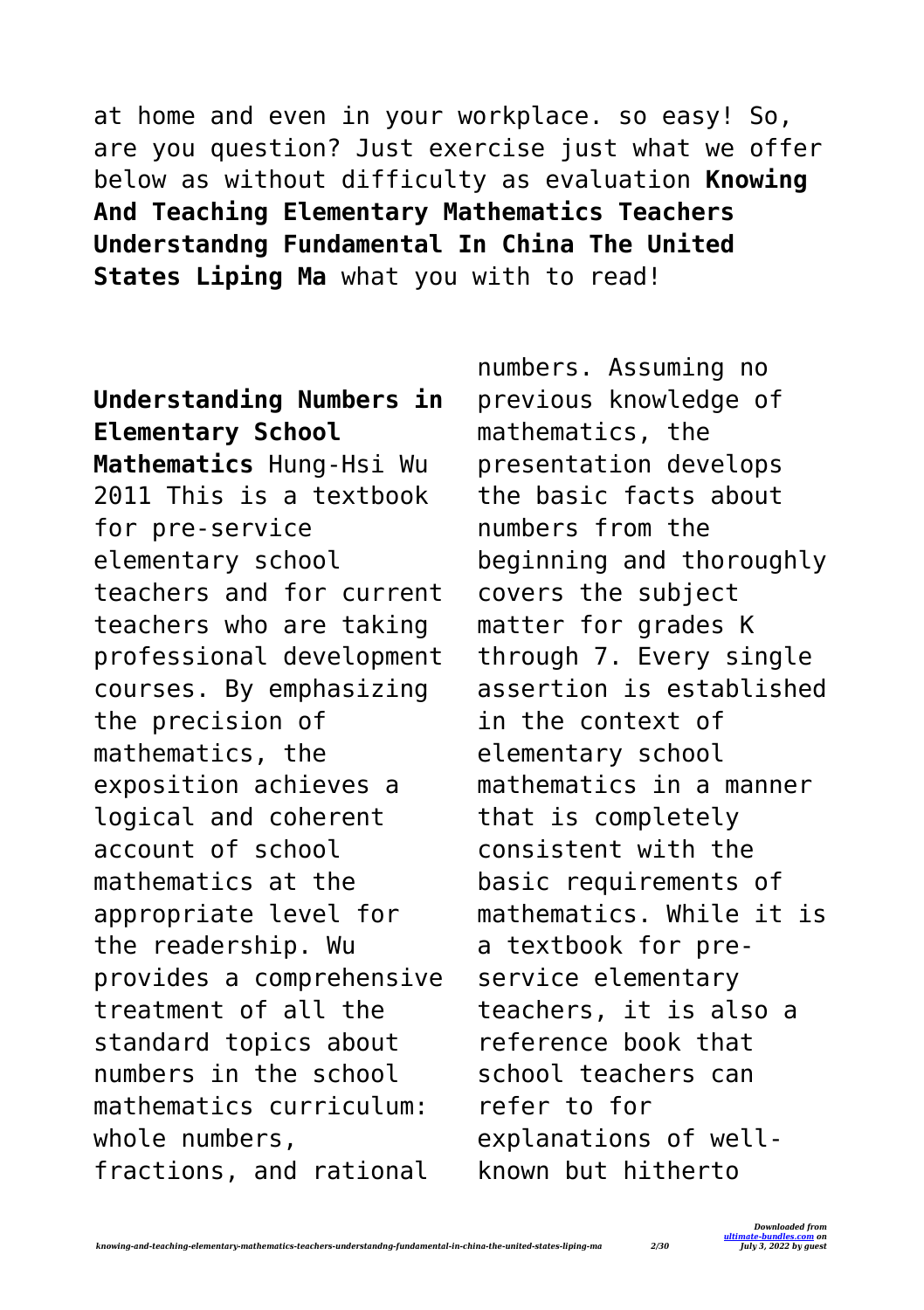unexplained facts. For example, the sometimespuzzling concepts of percent, ratio, and rate are each given a treatment that is down to earth and devoid of mysticism. The fact that a negative times a negative is a positive is explained in a leisurely and comprehensible fashion. **Knowing and Learning Mathematics for Teaching** National Research Council 2001-02-25 There are many questions about the mathematical preparation teachers need. Recent recommendations from a variety of sources state that reforming teacher preparation in postsecondary institutions is central in providing quality mathematics education to all students. The Mathematics Teacher Preparation Content Workshop examined this problem by considering

two central questions: What is the mathematical knowledge teachers need to know in order to teach well? How can teachers develop the mathematical knowledge they need to teach well? The Workshop activities focused on using actual acts of teaching such as examining student work, designing tasks, or posing questions, as a medium for teacher learning. The Workshop proceedings, Knowing and Learning Mathematics for Teaching, is a collection of the papers presented, the activities, and plenary sessions that took place. Helping Children Learn Mathematics National Research Council 2002-07-31 Results from national and international assessments indicate that school children in the United States are not learning mathematics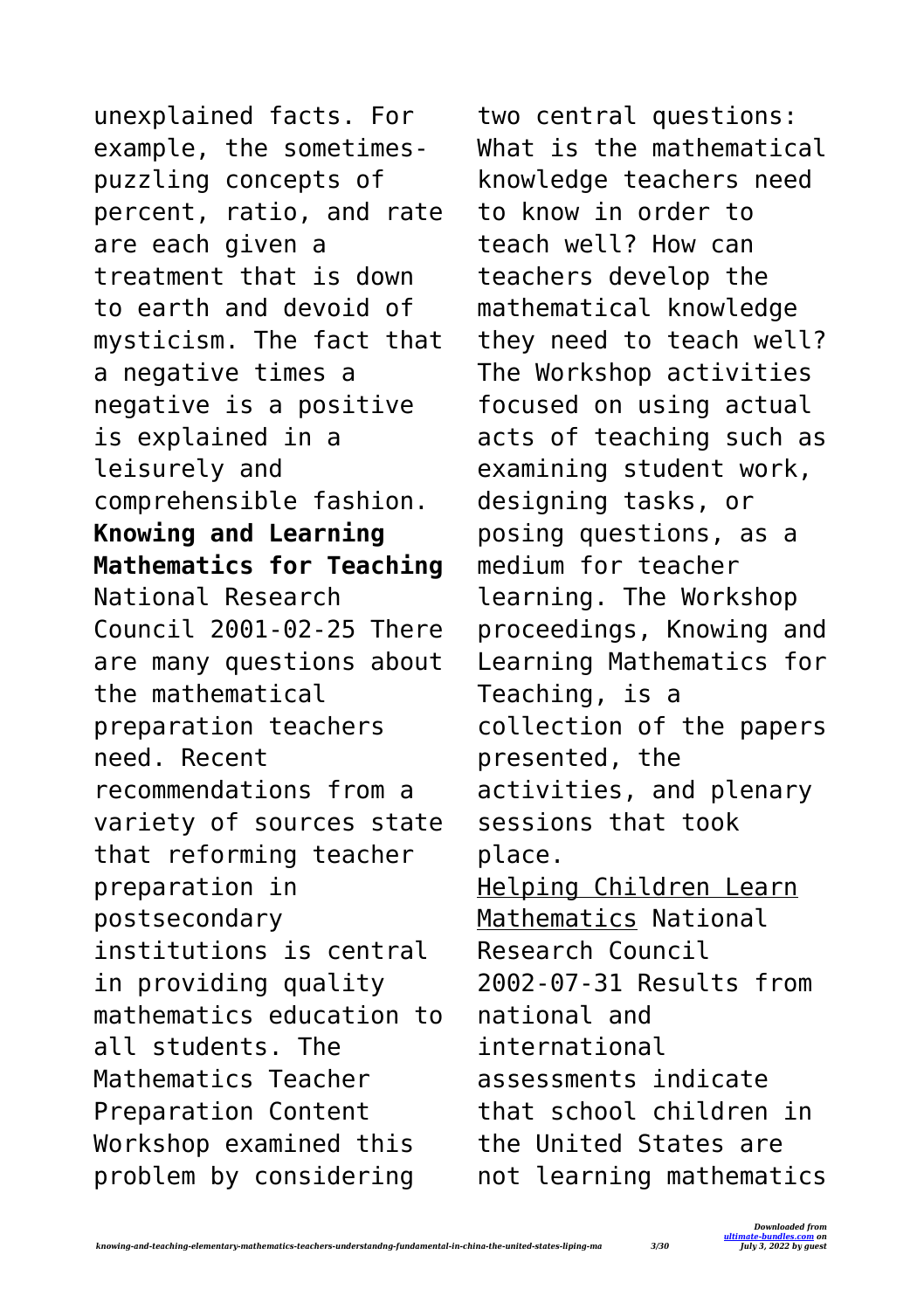well enough. Many students cannot correctly apply computational algorithms to solve problems. Their understanding and use of decimals and fractions are especially weak. Indeed, helping all children succeed in mathematics is an imperative national goal. However, for our youth to succeed, we need to change how weâ€<sup>™</sup>re teaching this discipline. Helping Children Learn Mathematics provides comprehensive and reliable information that will guide efforts to improve school mathematics from pre- kindergarten through eighth grade. The authors explain the five strands of mathematical proficiency and discuss the major changes that need to be made in mathematics instruction, instructional materials, assessments, teacher

education, and the broader educational system and answers some of the frequently asked questions when it comes to mathematics instruction. The book concludes by providing recommended actions for parents and caregivers, teachers, administrators, and policy makers, stressing the importance that everyone work together to ensure a mathematically literate society. Answers to Your Biggest Questions About Teaching Elementary Math John J. SanGiovanni 2021-09-21 Your guide to grow and learn as a math teacher! Let's face it, teaching elementary math can be hard. So much about how we teach math today may look and feel different from how we learned it. Today, we recognize placing the student at the center of their learning increases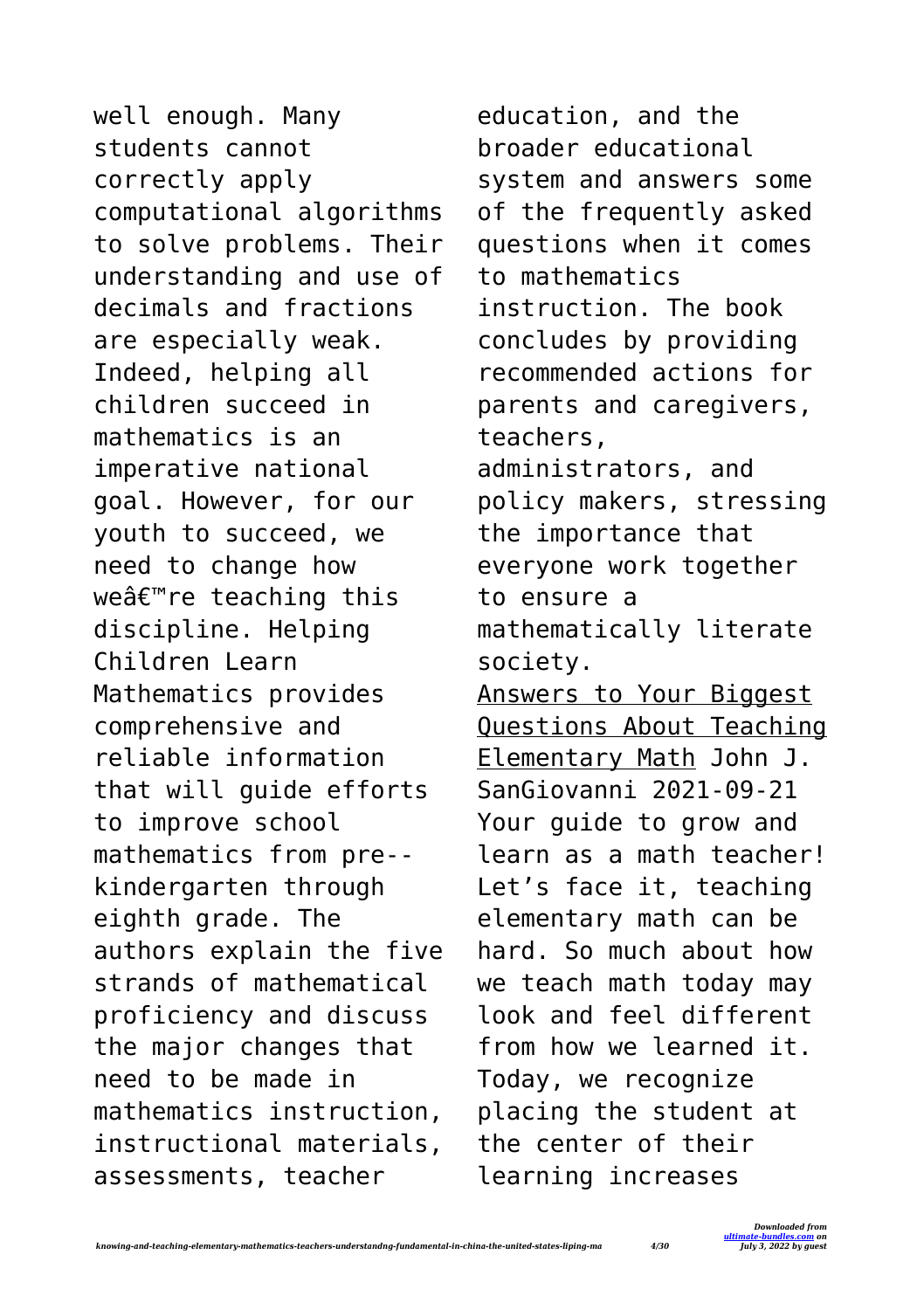engagement, motivation, and academic achievement soars. Teaching math in a student-centered way changes the role of the teacher from one who traditionally "delivers knowledge" to one who fosters thinking. Most importantly, we must ensure our practice gives each and every student the opportunity to learn, grow, and achieve at high levels, while providing opportunities to develop their agency and authority in the classroom which results in a positive math identity. Whether you are a brand new teacher or a veteran, if you find teaching math to be quite the challenge, this is the guide you want by your side. Designed for just-intime learning and support, this practical resource gives you brief, actionable answers to your most

pressing questions about teaching elementary math. Written by four experienced math educators representing diverse experiences, these authors offer the practical advice they wish they received years ago, from lessons they′ve learned over decades of practice, research, coaching, and through collaborating with teams, teachers and colleagues—especially new teachers—every day. Questions and answers are organized into five areas of effort that will help you most thrive in your elementary math classroom: 1. How do I build a positive math community? 2. How do I structure, organize, and manage my math class? 3. How do I engage my students in math? 4. How do I help my students talk about math? 5. How do I know what my students know and move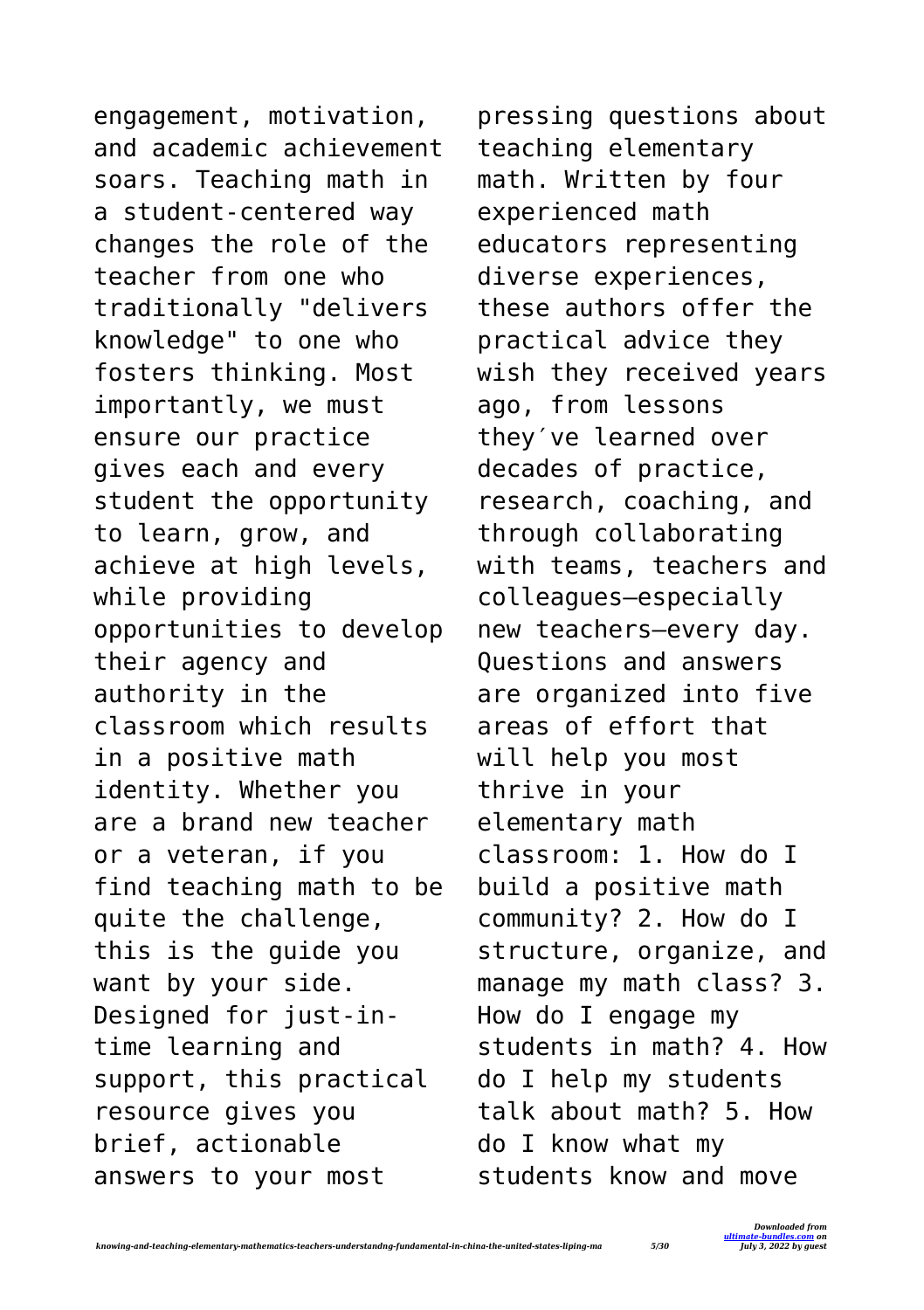them forward? Woven throughout, you′ll find helpful sidebar notes on fostering identity and agency; access and equity; teaching in different settings; and invaluable resources for deeper learning. The final question—Where do I go from here?— offers guidance for growing your practice over time. Strive to become the best math educator you can be; your students are counting on it! What will be your first step on the journey? How People Learn National Research Council 2000-09-11 First released in the Spring of 1999, How People Learn has been expanded to show how the theories and insights from the original book can translate into actions and practice, now making a real connection between classroom activities and learning behavior. This edition

includes far-reaching suggestions for research that could increase the impact that classroom teaching has on actual learning. Like the original edition, this book offers exciting new research about the mind and the brain that provides answers to a number of compelling questions. When do infants begin to learn? How do experts learn and how is this different from non-experts? What can teachers and schools do-with curricula, classroom settings, and teaching methods--to help children learn most effectively? New evidence from many branches of science has significantly added to our understanding of what it means to know, from the neural processes that occur during learning to the influence of culture on what people see and absorb. How People Learn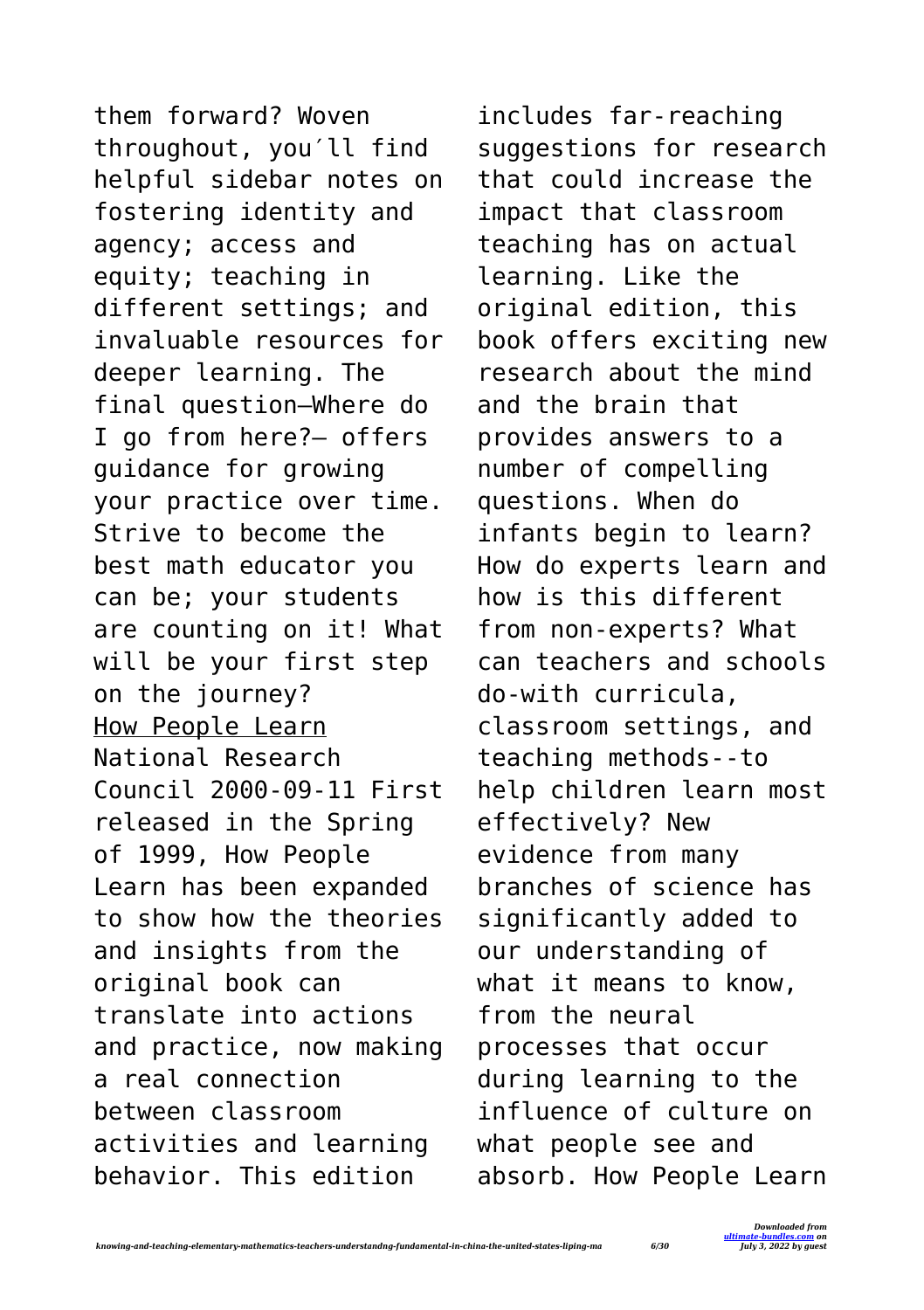examines these findings and their implications for what we teach, how we teach it, and how we assess what our children learn. The book uses exemplary teaching to illustrate how approaches based on what we now know result in in-depth learning. This new knowledge calls into question concepts and practices firmly entrenched in our current education system. Topics include: How learning actually changes the physical structure of the brain. How existing knowledge affects what people notice and how they learn. What the thought processes of experts tell us about how to teach. The amazing learning potential of infants. The relationship of classroom learning and everyday settings of community and workplace. Learning needs and

opportunities for teachers. A realistic look at the role of technology in education. Teacher Noticing: Bridging and Broadening Perspectives, Contexts, and Frameworks Edna O. Schack 2017-05-16 This book reflects on the continuing development of teacher noticing through an exploration of the latest research. The authors and editors seek to clarify the construct of teacher noticing and its related branches and respond to challenges brought forth in earlier research. The authors also investigate teacher noticing in multiple contexts and frameworks, including mathematics, science, international venues, and various age groups. Elementary Mathematics for Teachers Thomas H. Parker 2004 Textbook on numbers, arithmetic, and prealgebra for elementary school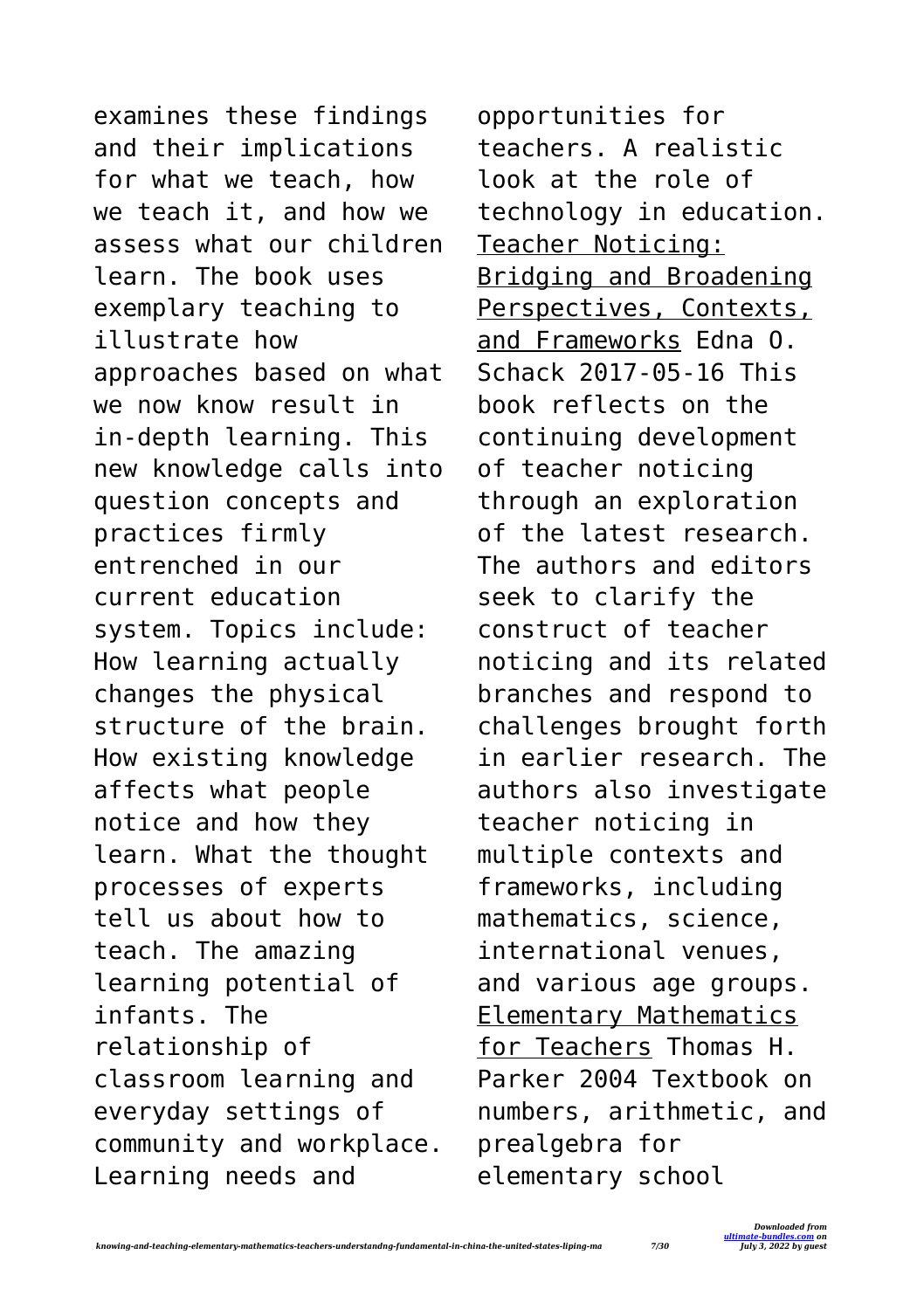mathematics teachers. Designed to be used with five Primary Mathematics books (textbooks 3A, 4A, 5A, 6A, and workbook 5A; all U.S. ed.), part of an elementary mathematics curriculum designed by Singapore's Ministry of Education and adapted for use in the U.S. Beyond Constructivism Richard A. Lesh 2003-05-01 This book has two primary goals. On the level of theory development, the book clarifies the nature of an emerging "models and modeling perspective" about teaching, learning, and problem solving in mathematics and science education. On the level of emphasizing practical problems, it clarifies the nature of some of the most important elementary-but-powerful mathematical or scientific understandings and

abilities that Americans are likely to need as foundations for success in the present and future technology-based information age. Beyond Constructivism: Models and Modeling Perspectives on Mathematics Problem Solving, Learning, and Teaching features an innovative Web site housing online appendices for each chapter, designed to supplement the print chapters with digital resources that include example problems, relevant research tools and video clips, as well as transcripts and other samples of students' work: http://tcct.soe.purdue.e du/booksULandULjournals/ modelsULandUL modeling/ This is an essential volume for graduatelevel courses in mathematics and science education, cognition and learning, and critical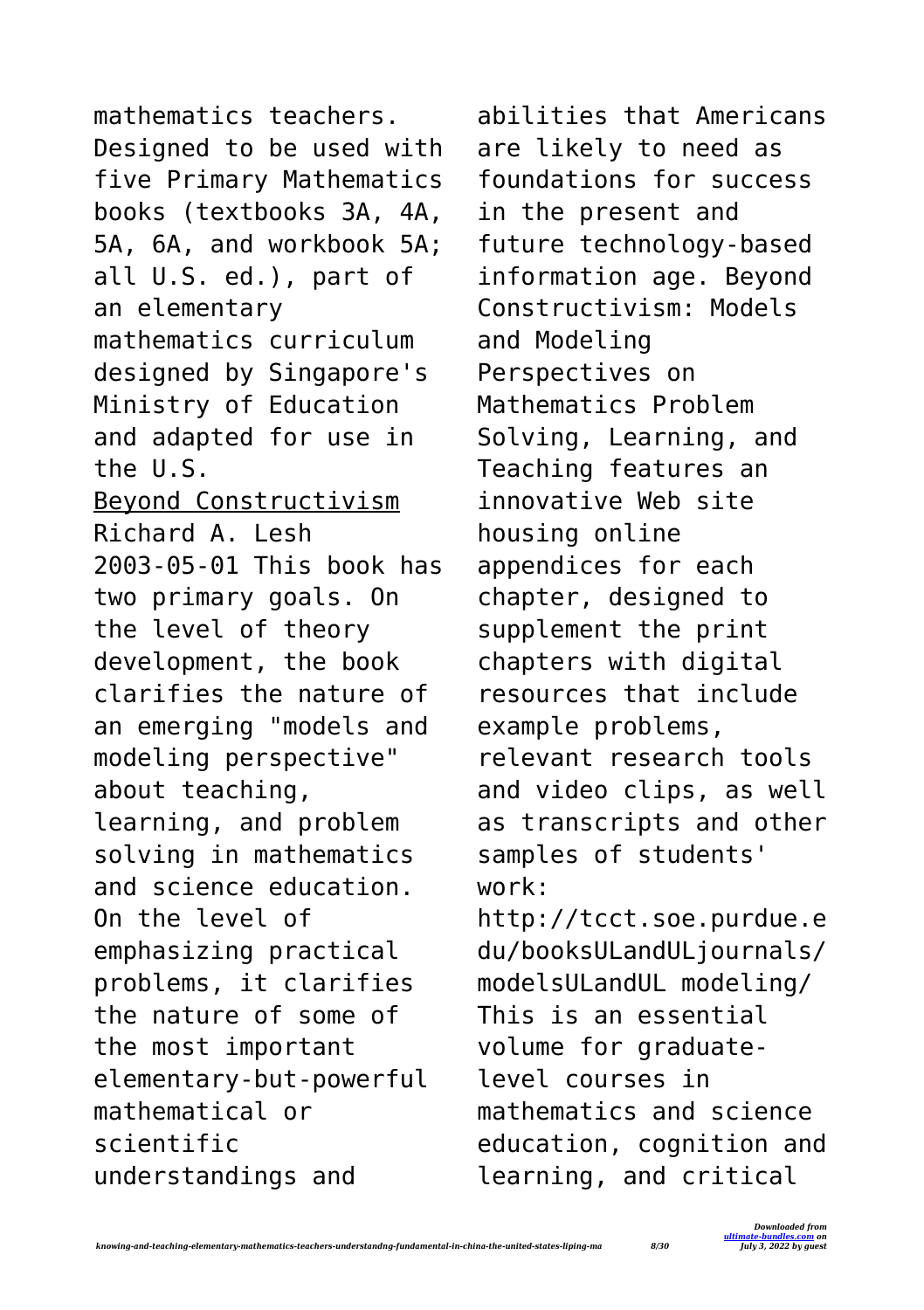and creative thinking, as well as a valuable resource for researchers and practitioners in these areas.

**Hands Down, Speak Out** Kassia Omohundro Wedekind 2020 "Hands Down, Speak Out is an innovative book that looks at how we can teach students how to talk and listen to one another, without all discourse running through the teacher. Kassia is a math coach and Christy is a literacy coach. Together, they show how to teach dialogue "micro-lessons" alongside content, both within and across math and literacy, so students become increasingly skilled and independent in conversations. Their hope is that students will have better, deeper discourse within the content areas, and also beyond the classroom"--

**Phonics Pathways** Dolores G. Hiskes 2010-05-11 *Learning and Teaching Early Math* Douglas H. Clements 2009-04-01 In this important new book for pre- and in-service teachers, early math experts Douglas Clements and Julie Sarama show how "learning trajectories" help teachers become more effective professionals. By opening up new windows to seeing young children and the inherent delight and curiosity behind their mathematical reasoning, learning trajectories ultimately make teaching more joyous. They help teachers understand the varying level of knowledge and thinking of their classes and the individuals within them as key in serving the needs of all children. In straightforward, nononsense language, this book summarizes what is known about how children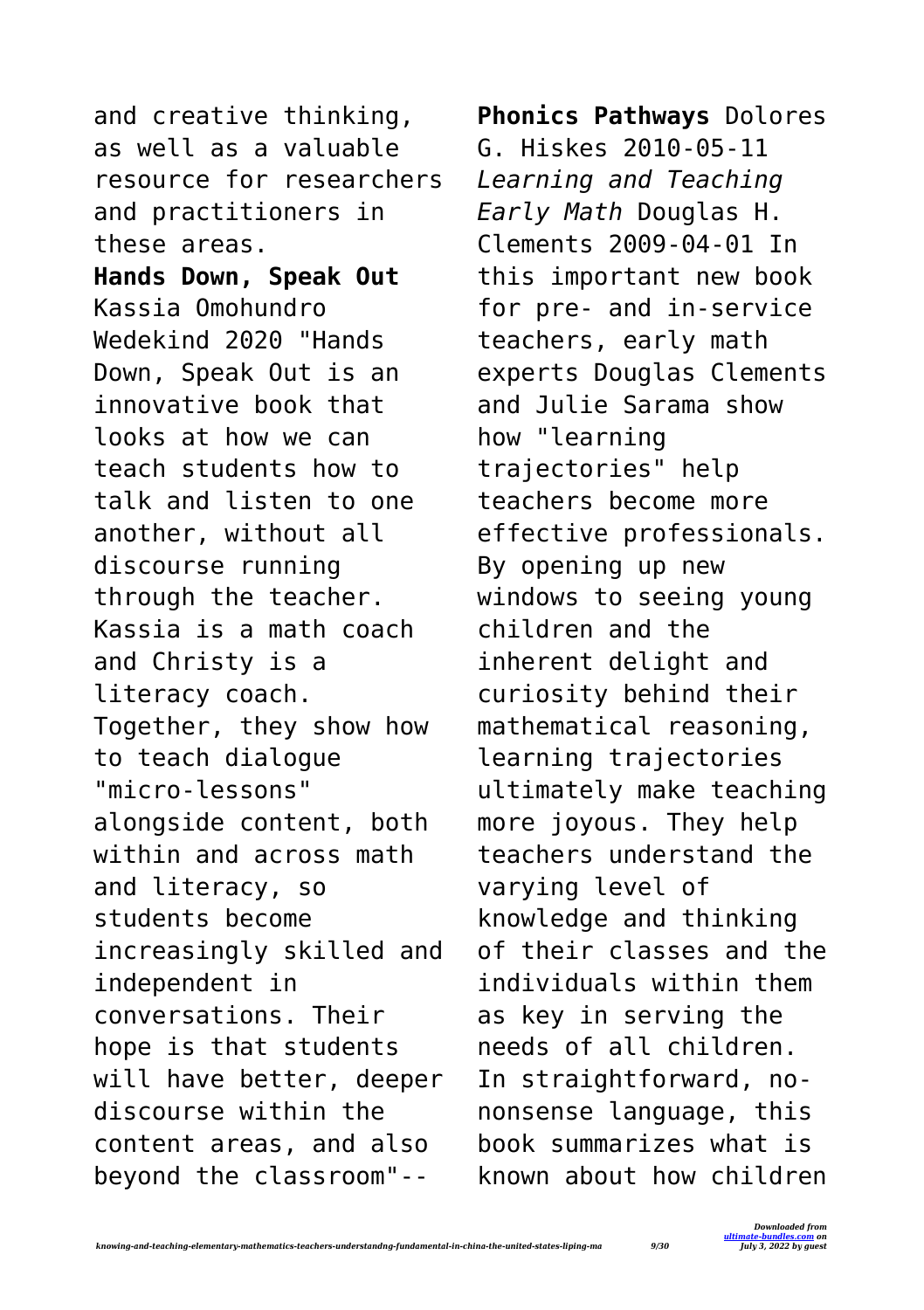learn mathematics, and how to build on what they know to realize more effective teaching practice. It will help teachers understand the learning trajectories of early mathematics and become quintessential professionals. **How Students Learn** National Research Council 2005-01-28 How Students Learn: Science in the Classroom builds on the discoveries detailed in the bestselling How People Learn. Now these findings are presented in a way that teachers can use immediately, to revitalize their work in the classroom for even greater effectiveness. Organized for utility, the book explores how the principles of learning can be applied in science at three levels: elementary, middle, and high school. Leading educators explain in detail how

they developed successful curricula and teaching approaches, presenting strategies that serve as models for curriculum development and classroom instruction. Their recounting of personal teaching experiences lends strength and warmth to this volume. This book discusses how to build straightforward science experiments into true understanding of scientific principles. It also features illustrated suggestions for classroom activities. *Elementary Mathematics Curriculum Materials* Janine T. Remillard 2020-03-16 The book presents comparative analyses of five elementary mathematics curriculum programs used in the U.S. from three different perspectives: the mathematical emphasis, the pedagogical approaches,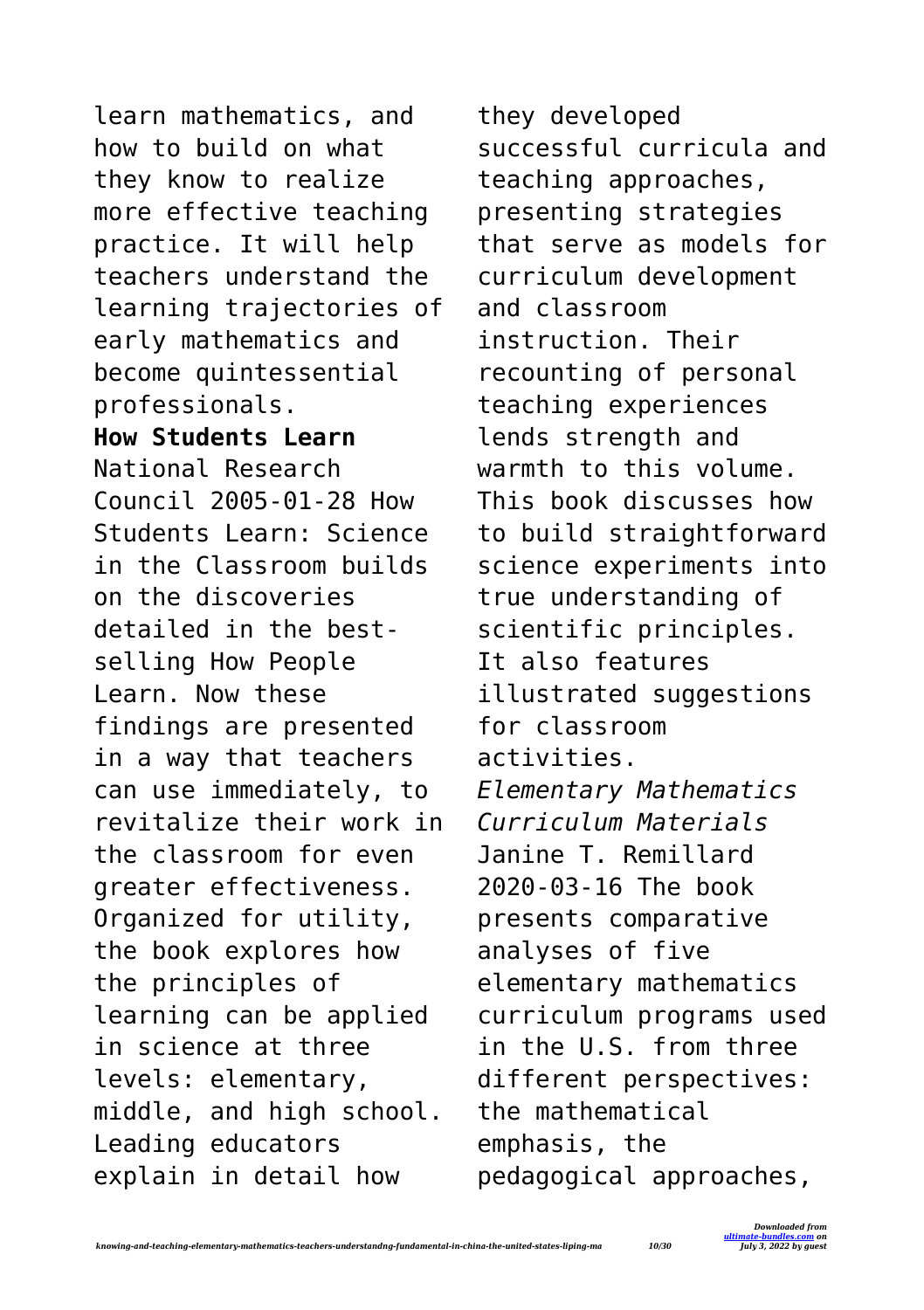and how authors communicate with teachers. These perspectives comprise a framework for examining what curriculum materials are comprised of, what is involved in reading and interpreting them, and how curriculum authors can and do support teachers in this process. Although the focus of the analysis is 5 programs used at a particular point in time, this framework extends beyond these specific programs and illuminates the complexity of curriculum materials and their role in teaching in general. Our analysis of the mathematical emphasis considers how the mathematics content is presented in each program, in terms of sequencing, the nature of mathematical tasks (cognitive demand and ongoing practice), and the way representations

are used. Our analysis of the pedagogical approach examines explicit and implicit messages about how students should interact with mathematics, one another, the teacher, and the textbook around these mathematical ideas, as well as the role of the teacher. In order to examine how curriculum authors support teachers, we analyze how they communicate with teachers and what they communicate about, including the underlying mathematics, noticing student thinking, and rationale for design elements. The volume includes a chapter on curriculum design decisions based on interviews with curriculum authors. **Keep Talking** Friederike Klippel 1984 This practical book contains over 100 different speaking exercises,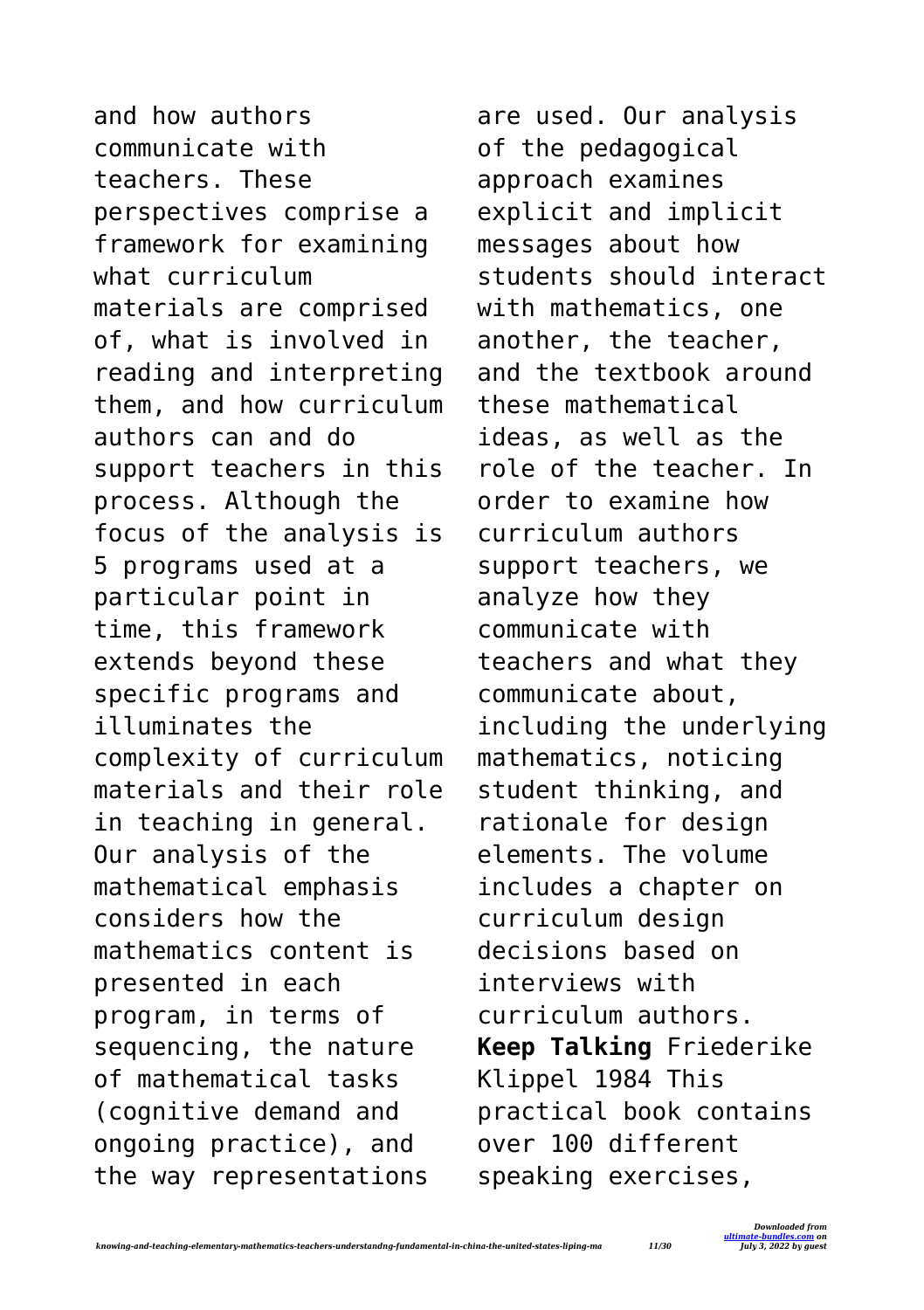including interviews, guessing games, problem solving, role play and story telling with accompanying photocopiable worksheets. **Guided Math Workshop** Laney Sammons 2017-03-01 This must-have resource helps teachers successfully plan, organize, implement, and manage Guided Math Workshop. It provides practical strategies for structure and implementation to allow time for teachers to conduct small-group lessons and math conferences to target student needs. The tested resources and strategies for organization and management help to promote student independence and provide opportunities for ongoing practice of previously mastered concepts and skills. With sample workstations and mathematical tasks and problems for a variety of grade levels, this guide is sure to provide the information that teachers need to minimize preparation time and meet the needs of all students. How Children Learn Number Concepts Kathy Richardson 2012 This book was written to help Pre-K through 4th educators recognize the complexities of the mathematics young children are expected to learn, and to identify what is required for children to develop an understanding of number concepts. *The Art and Science of Teaching Primary Reading* Christopher Such 2021-07-07 The essential guide to the science behind reading and its practical implications for classroom teaching in primary schools. Teaching children to read is one of the most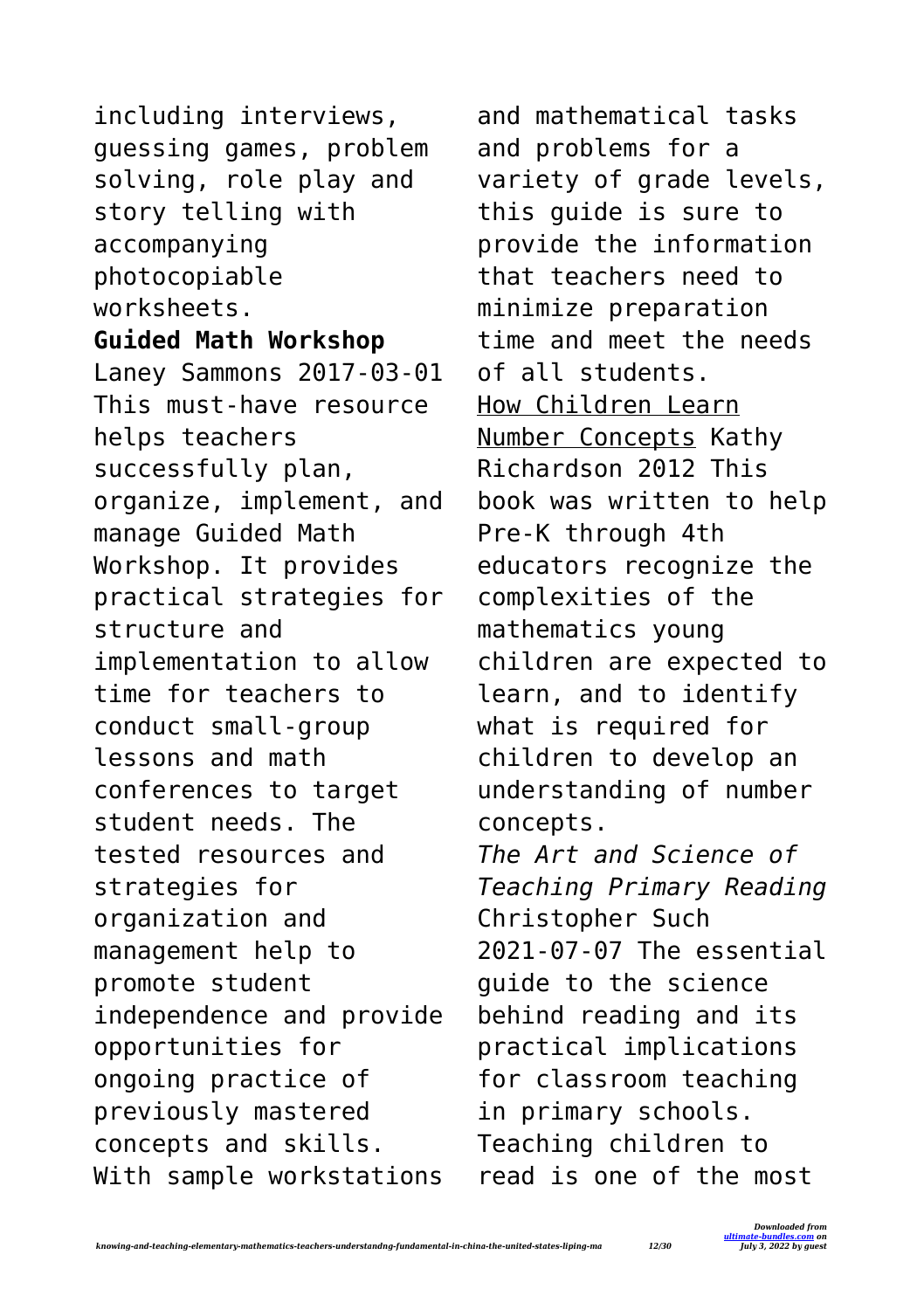important tasks in primary education and classroom practice needs to be underpinned by a secure foundation of knowledge. Teachers need to know what reading entails, how children learn to read and how it can be taught effectively. This book is an essential guide for primary teachers that explores the key technical and practical aspects of how children read with strong links to theory and how to translate this into the classroom. Bite-size chapters offer accessible researchinformed ideas across all major key topics including phonics, comprehension, teaching children with reading difficulties and strategies for the classroom. Key features include: · Discussions of implications for the classroom · Questions for further professional discussions · Retrieval quizzes · Further reading suggestions · Glossary of key terms Christopher Such is a primary school teacher and the author of the education blog Primary Colour. He can be found on Twitter via @Suchmo83. **One Size Fits Few** Susan Ohanian 1999 Susan Ohanian recounts her quest to make sense of the Standards educational movement. *Elementary Mathematics for Teachers* Donald F. Devine 1991-02-26 An introduction to teaching elementary and juniorhigh school mathematics, it incorporates recommendations of the NCTM. Focuses on the ``how'' and `^why'' of each mathematical topic, with stress on good pedagogy and development of problem-solving skills. The Second Edition contains a new chapter on the Logo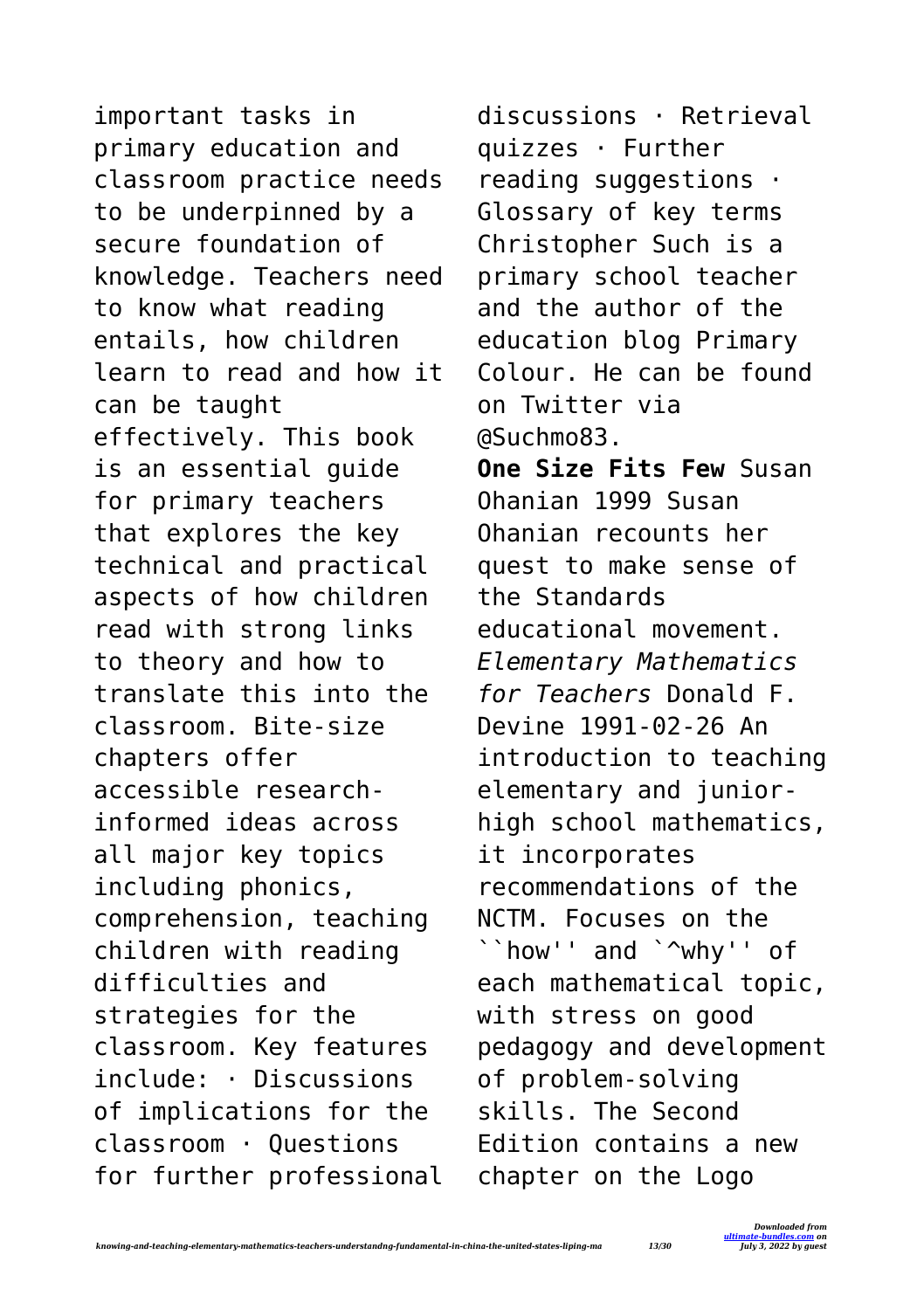computer language. References to NCTM standards now appear in every chapter and there are many new problems. The Legacy of Felix Klein Hans-Georg Weigand 2018-12-11 This open access book provides an overview of Felix Klein's ideas, highlighting developments in university teaching and school mathematics related to Klein's thoughts, stemming from the last century. It discusses the meaning, importance and the legacy of Klein's ideas today and in the future, within an international, global context. Presenting extended versions of the talks at the Thematic Afternoon at ICME-13, the book shows that many of Klein's ideas can be reinterpreted in the context of the current situation, and offers tips and advice for

dealing with current problems in teacher education and teaching mathematics in secondary schools. It proves that old ideas are timeless, but that it takes competent, committed and assertive individuals to bring these ideas to life. Throughout his professional life, Felix Klein emphasised the importance of reflecting upon mathematics teaching and learning from both a mathematical and a psychological or educational point of view. He also strongly promoted the modernisation of mathematics in the classroom, and developed ideas on university lectures for student teachers, which he later consolidated at the beginning of the last century in the three books on elementary mathematics from a higher standpoint. *Knowing and Teaching*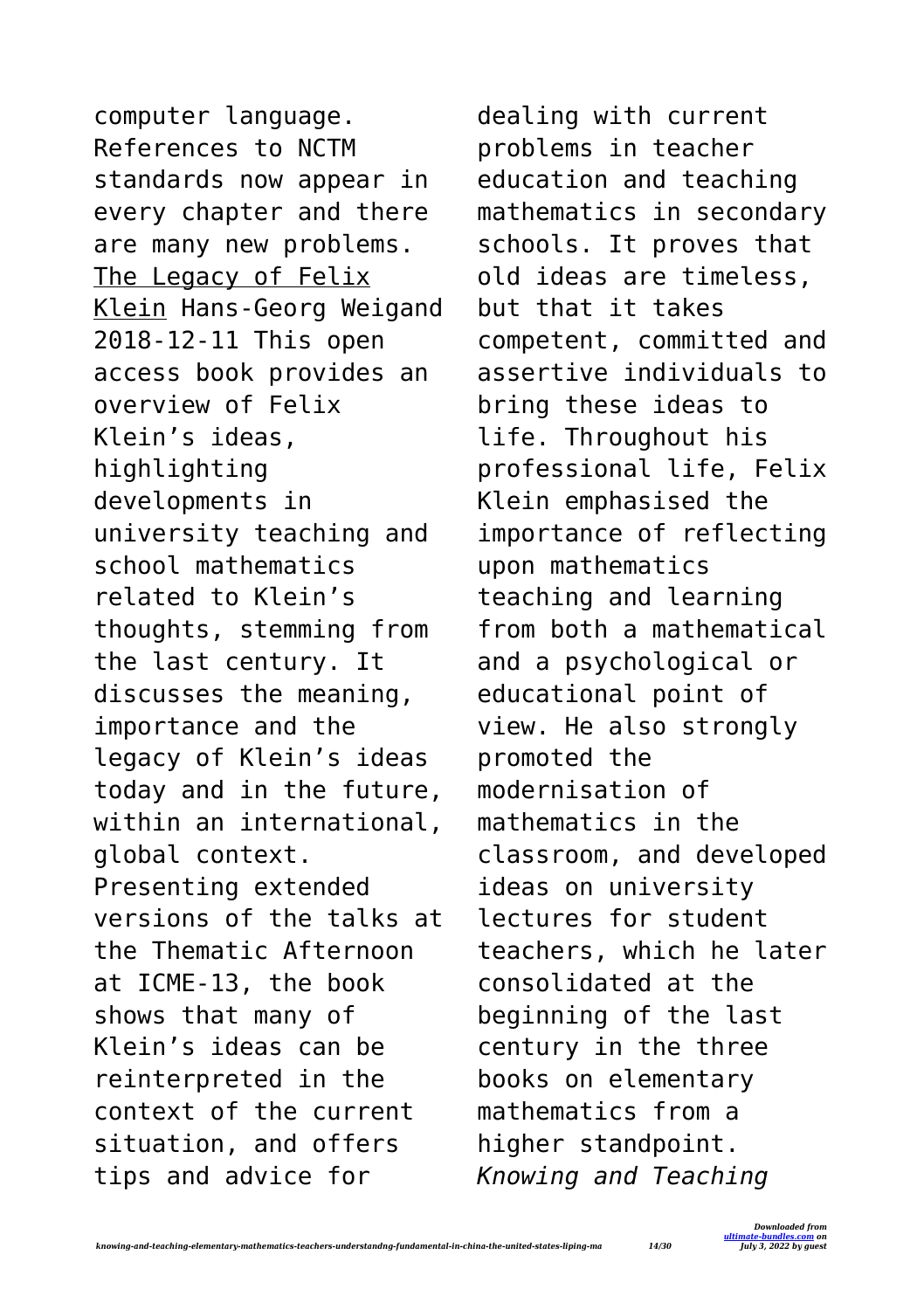*Elementary Mathematics* Liping Ma 2010-03-26 Studies of teachers in the U.S. often document insufficient subject matter knowledge in mathematics. Yet, these studies give few examples of the knowledge teachers need to support teaching, particularly the kind of teaching demanded by recent reforms in mathematics education. Knowing and Teaching Elementary Mathematics describes the nature and development of the knowledge that elementary teachers need to become accomplished mathematics teachers, and suggests why such knowledge seems more common in China than in the United States, despite the fact that Chinese teachers have less formal education than their U.S. counterparts. The anniversary edition of this bestselling volume

includes the original studies that compare U.S and Chinese elementary school teachers' mathematical understanding and offers a powerful framework for grasping the mathematical content necessary to understand and develop the thinking of school children. Highlighting notable changes in the field and the author's work, this new edition includes an updated preface, introduction, and key journal articles that frame and contextualize this seminal work. *Figuring Out Fluency in Mathematics Teaching and Learning, Grades K-8* Jennifer M. Bay-Williams 2021-03-11 Because fluency practice is not a worksheet. Fluency in mathematics is more than adeptly using basic facts or implementing algorithms. Real fluency involves reasoning and creativity, and it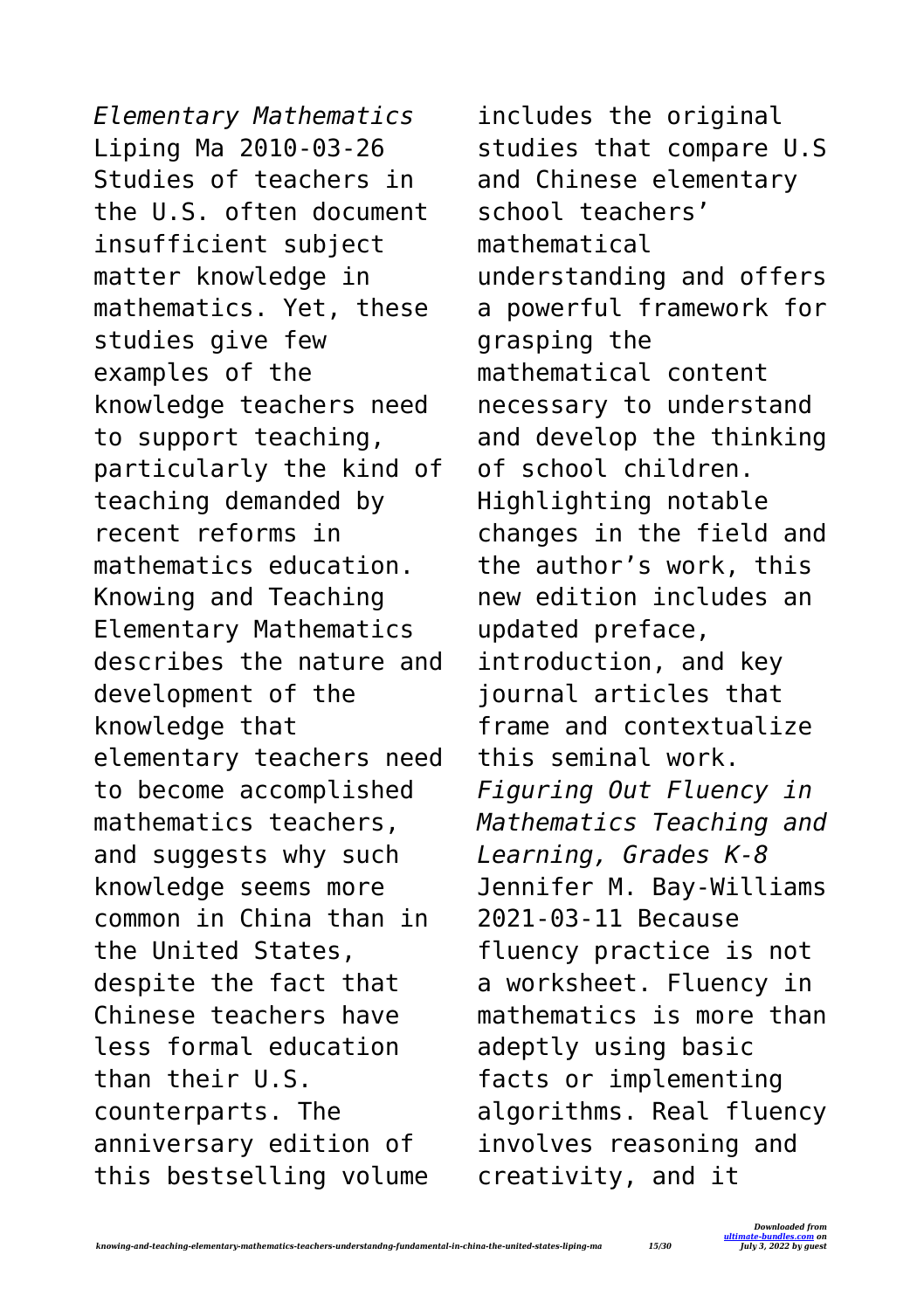varies by the situation at hand. Figuring Out Fluency in Mathematics Teaching and Learning offers educators the inspiration to develop a deeper understanding of procedural fluency, along with a plethora of pragmatic tools for shifting classrooms toward a fluency approach. In a friendly and accessible style, this hands-on guide empowers educators to support students in acquiring the repertoire of reasoning strategies necessary to becoming versatile and nimble mathematical thinkers. It includes: "Seven Significant Strategies" to teach to students as they work toward procedural fluency. Activities, fluency routines, and games that encourage learning the efficiency, flexibility, and accuracy essential to real fluency. Reflection questions,

connections to mathematical standards, and techniques for assessing all components of fluency. Suggestions for engaging families in understanding and supporting fluency. Fluency is more than a toolbox of strategies to choose from; it's also a matter of equity and access for all learners. Give your students the knowledge and power to become confident mathematical thinkers. *Common Mistakes in Teaching Elementary Math—And How to Avoid Them* Fuchang Liu 2017-03-27 Learn the most effective ways to teach elementary math, no matter how much experience you have with the subject. In this book, Fuchang Liu takes you through many common mistakes in math instruction and explains the misunderstandings behind them. He points out practices that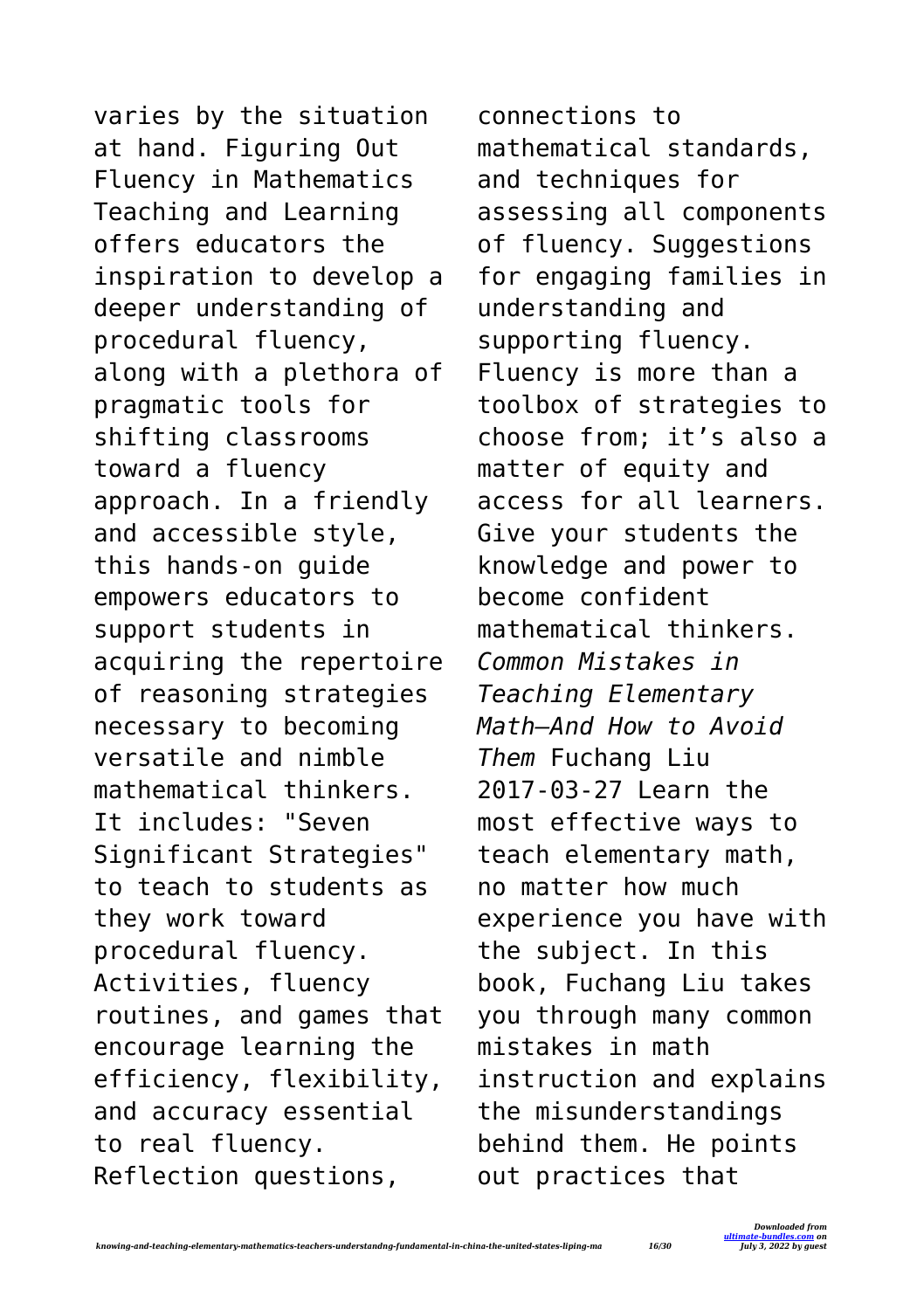should be avoided, helping you to adjust your lessons so that all students can achieve success. You'll discover how to... - Increase your confidence with core math principles and reasoning - Set your students on the path toward eventually developing more complex math skills - Improve student achievement by approaching problems in logical yet creative ways - Overcome common challenges faced by students and teachers - Teach problem solving for different learning styles Every chapter reconsiders wellestablished ways of teaching all areas of elementary math, from addition and subtraction to statistics and graphs. Helpful examples and tips are scattered throughout the book, offering revisions to the way these topics are often presented in the

classroom. Also included are group study ideas for principals and instructional coaches so your school or district can work on the book together. With this practical guide, you'll be ready to help students truly develop their math understanding. *Approaches to Learning and Teaching Mathematics* Charlie Gilderdale 2017-08-31 A subjectspecific guide for international secondary teachers to supplement learning and provide resources for lesson planning. Approaches to learning and teaching Mathematics is the result of close collaboration between Cambridge University Press and Cambridge International Examinations. Considering the local and global contexts when planning and teaching an international syllabus,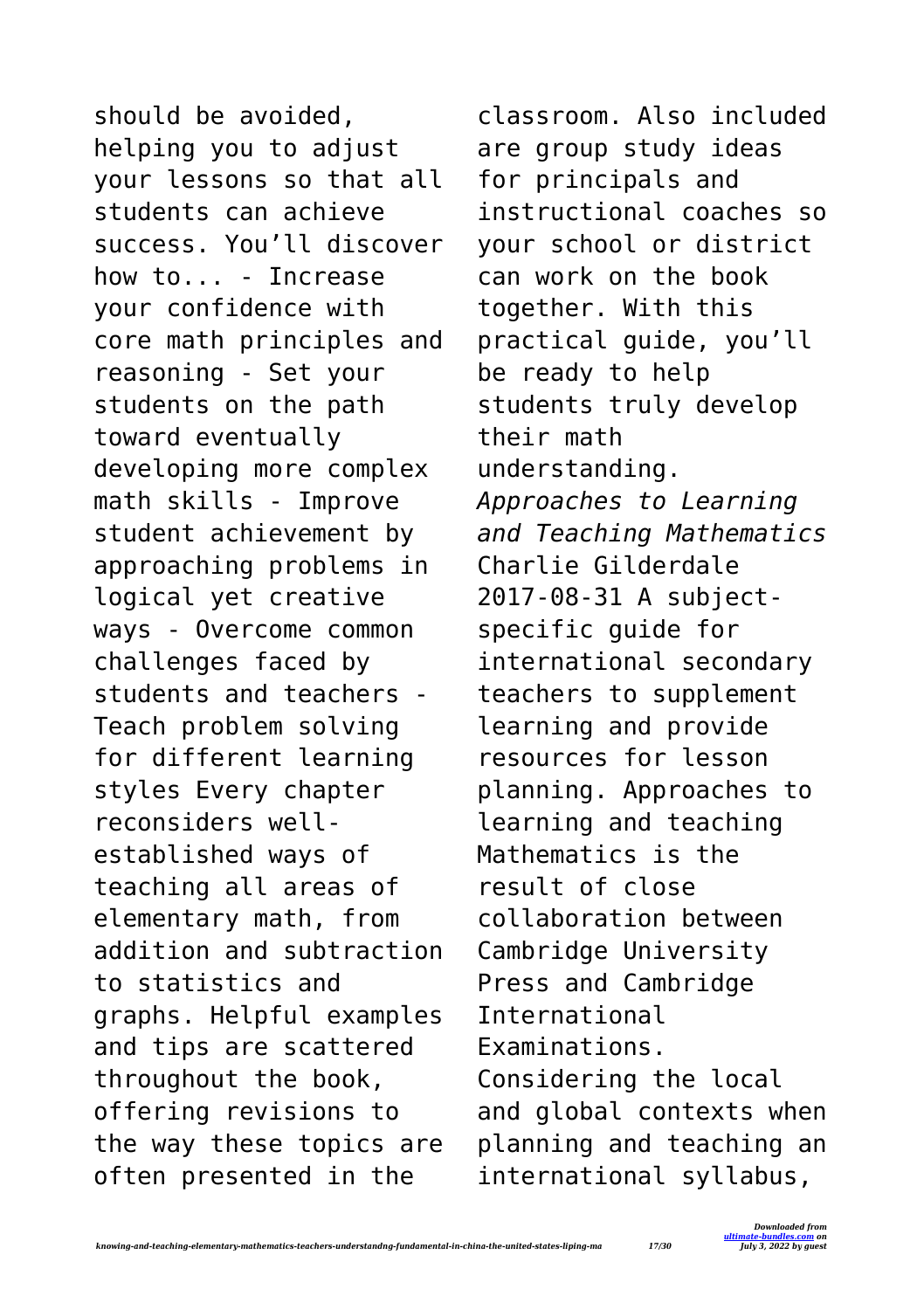the title presents ideas for Mathematics with practical examples that help put theory into context. Teachers can download online tools for lesson planning from our website. This book is ideal support for those studying professional development qualifications or international PGCEs. **Understanding the Math We Teach and How to Teach It, K-8** Marian Small 2019 Marian Small has written the kind of book teachers will keep on their closest shelf as they explore and return to the big ideas of mathematics. In her new resource, Understanding the Math We Teach and How to Teach It, Marian brings the support and insight teachers need to teach math with clarity and confidence. With this new resource, new and experienced teachers alike will focus on the

big ideas and practices in mathematics, deepening your own understanding and content knowledge, learn how to teach those big ideas using a studentcentered, problemsolving approach, and anticipate student thinking and explore effective tools, models, and rich mathematical questions that nudge student thinking forward. This readable and relatable resource will give you a wellfounded base of mathematical knowledge, leading to better math instruction that will capture your students' interest. It is sure to become a trusted treasure you return to again and again. **Teaching Elementary Mathematics to Struggling Learners** Bradley S. Witzel 2016-01-25 Packed with effective instructional strategies, this book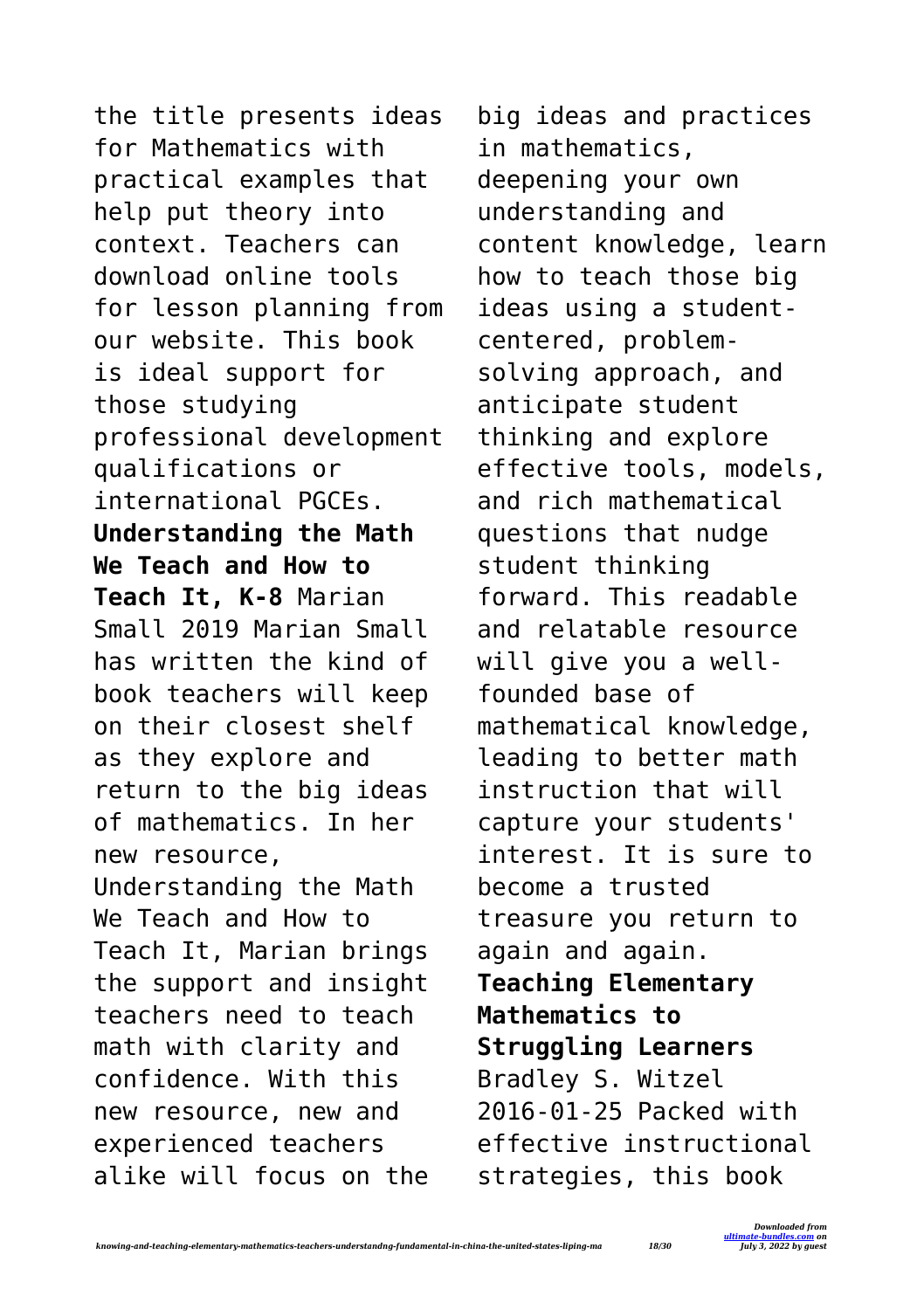explores why certain K-5 students struggle with math and provides a framework for helping these learners succeed. The authors present empirically validated practices for supporting students with disabilities and others experiencing difficulties in specific areas of math, including problem solving, early numeracy, whole-number operations, fractions, geometry, and algebra. Concrete examples, easyto-implement lessonplanning ideas, and connections to state standards, in particular the Common Core standards, enhance the book's utility. Also provided is invaluable guidance on planning and delivering multi-tiered instruction and intervention. **Knowing and Teaching Elementary Mathematics** Liping Ma 2010-03-26 Studies of teachers in

the U.S. often document insufficient subject matter knowledge in mathematics. Yet, these studies give few examples of the knowledge teachers need to support teaching, particularly the kind of teaching demanded by recent reforms in mathematics education. Knowing and Teaching Elementary Mathematics describes the nature and development of the knowledge that elementary teachers need to become accomplished mathematics teachers, and suggests why such knowledge seems more common in China than in the United States, despite the fact that Chinese teachers have less formal education than their U.S. counterparts. The anniversary edition of this bestselling volume includes the original studies that compare U.S and Chinese elementary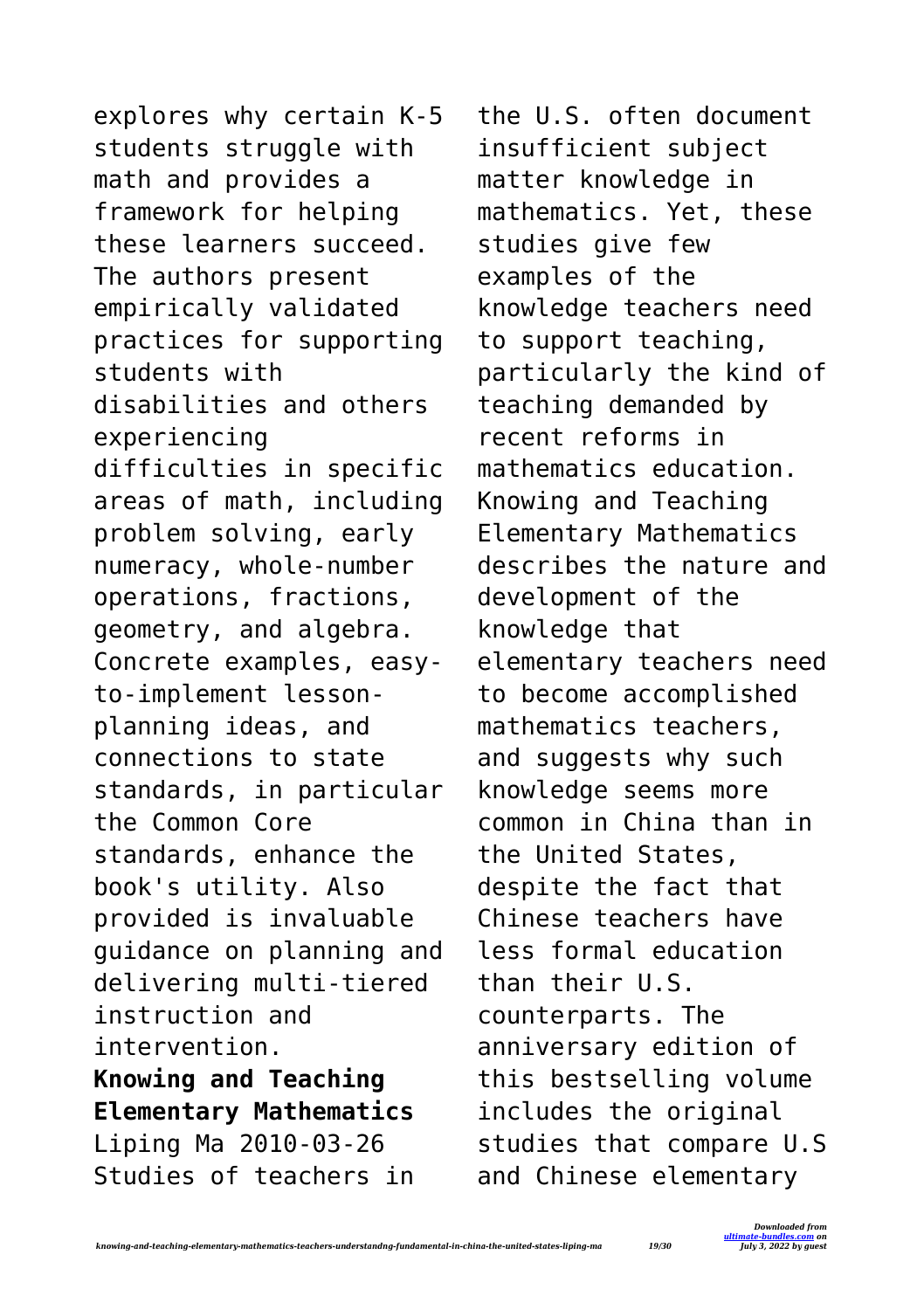school teachers' mathematical understanding and offers a powerful framework for grasping the mathematical content necessary to understand and develop the thinking of school children. Highlighting notable changes in the field and the author's work, this new edition includes an updated preface, introduction, and key journal articles that frame and contextualize this seminal work. **MATHEMATICS FOR ELEMENTARY TEACHERS. (PRODUCT ID 23864410).** MICHELLE. MANES 2018 Success from the Start Kathy Ernst 2014 This book highlights how students learn math and the pedagogy behind it. Using vignettes based on real classroom discussions, the authors illustrate effective teaching practices to support math learning. Success from the Start:

Your First Years Teaching Elementary Mathematics acts as a supportive and reassuring companion that you can return to throughout your journey as an elementary mathematics teacher. As a beginning elementary mathematics teacher you might already be asking yourself these questions: How can I differentiate my teaching to meet the diverse needs of my students? What assessments best advance student learning? How can students understand math if I do not show them different strategies and tell them about the underlying mathematical structures and properties? What advice do I give parents about how to support their children's math learning? **Elementary Mathematics Pedagogical Content Knowledge** James E.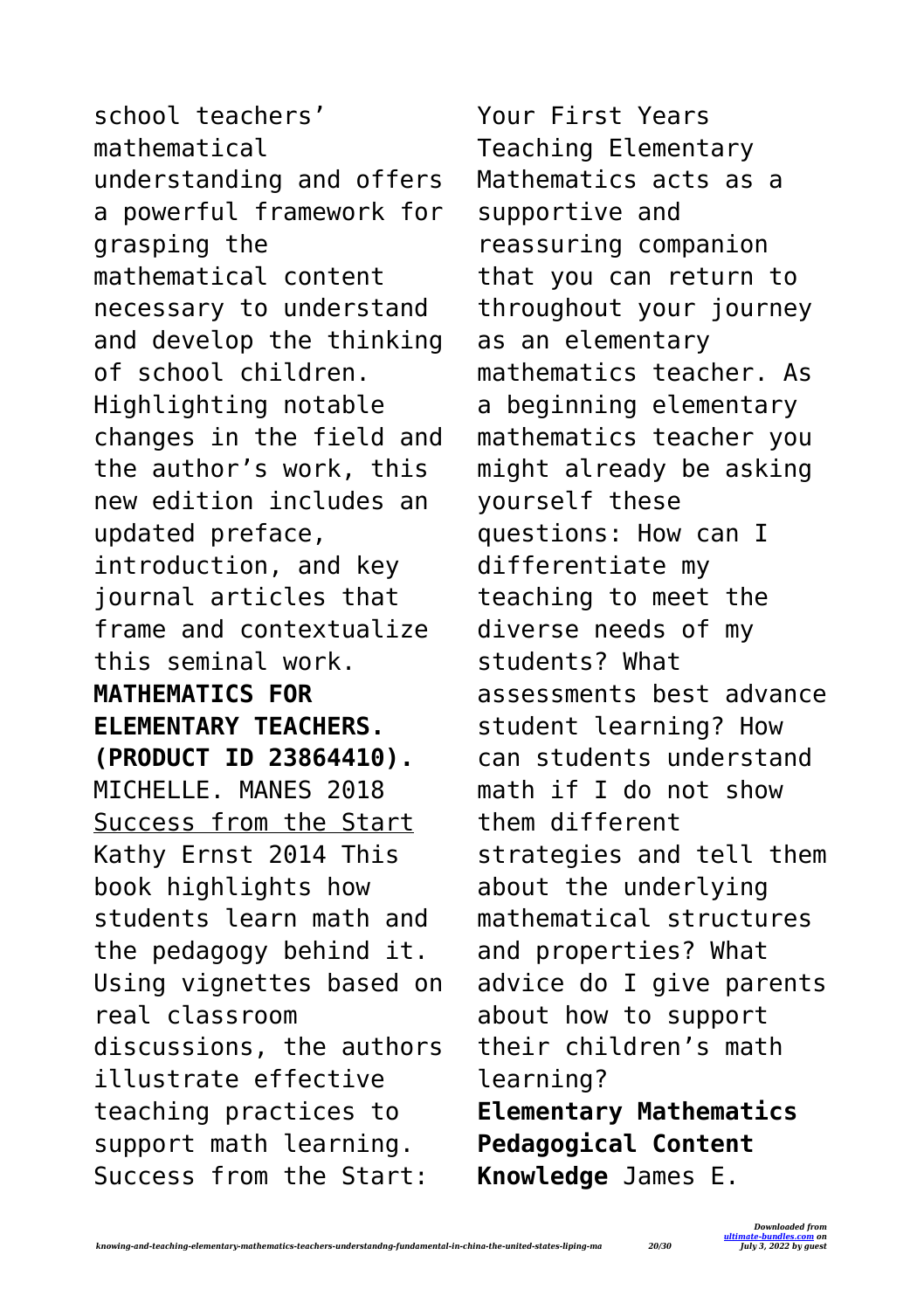Schwartz 2008 Schwartz Powerful Ideas in Elementary Mathematics: Pedagogical Content Knowledge for Teachers, 1/e ISBN: 0205493750 "This book would be a great tool for helping [today's future elementary teachers] acquire a 'gut level' understanding of mathematics concepts." - Hester Lewellen, Baldwin-Wallace College, OH "The writing in this text is very clear and would easily be understood by the intended audience. The real-world examples put the various math concepts into a context that is easily understood. The vignettes at the beginning of each chapter are interesting and they get the reader to begin thinking about the math concepts that will follow. Each of the chapters seem to build on one another and the

author often refers back to activities and concepts from previous chapters which is meaningful to the reader because it lets the reader know that the information they are learning builds their conceptual understanding of other mathematical concepts. " - Melany L. Rish, University of South Carolina, Aiken Organized around five key concepts or "powerful ideas" in mathematics, this text presents elementary mathematics content in a concise and nonthreatening manner for teachers. Designed to sharpen teachers' mathematics pedagogical content knowledge, the friendly writing style and vignettes relate math concepts to "real life" situations so that they may better present the content to their students. The five "powerful ideas"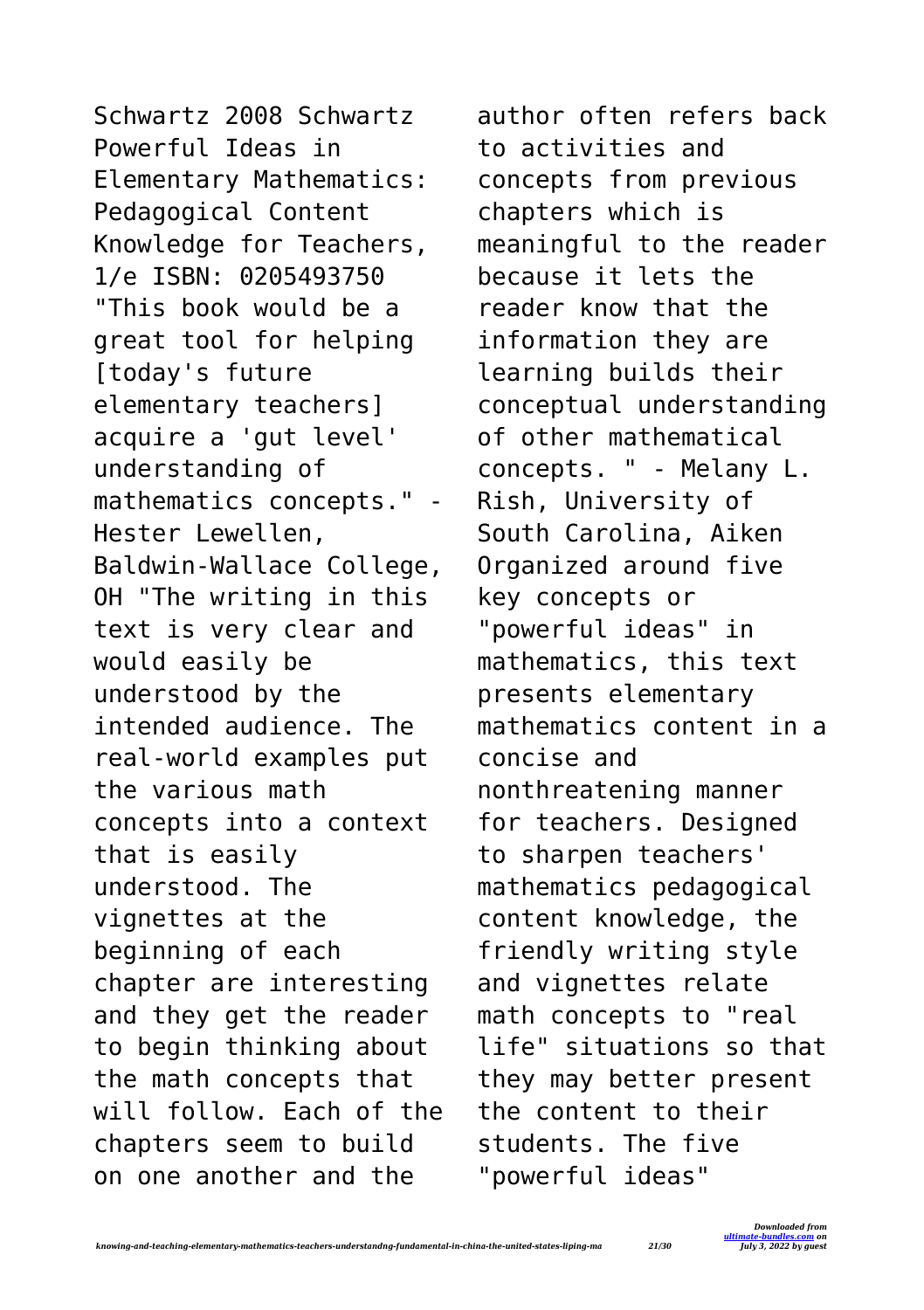(composition, decomposition, relationships, representation, and context) provide an organizing framework and highlight the interconnections between mathematics topics. In addition, the text thoroughly integrates discussion of the five NCTM process strands. Features: Icons highlighting the NCTM process standards appear throughout the book to indicate where the text relates to each of these. Practice exercises and activities and their explanations reinforce math concepts presented in the text and provide an opportunity for reflection and practice. Concise, conversational chapters and opening vignettes present math contents simply enough for even the most mathanxious pre-service teachers.

*What Does Understanding Mathematics Mean for Teachers?* Yuichi Handa 2013-05-13 This book opens up alternative ways of thinking and talking about ways in which a person can "know" a subject (in this case, mathematics), leading to a reconsideration of what it may mean to be a teacher of that subject. In a number of European languages, a distinction is made in ways of knowing that in the English language is collapsed into the singular word know. In French, for example, to know in the savoir sense is to know things, facts, names, how and why things work, and so on, whereas to know in the connaître sense is to know a person, a place, or even a thing—namely, an other in such a way that one is familiar with, or in relationship with this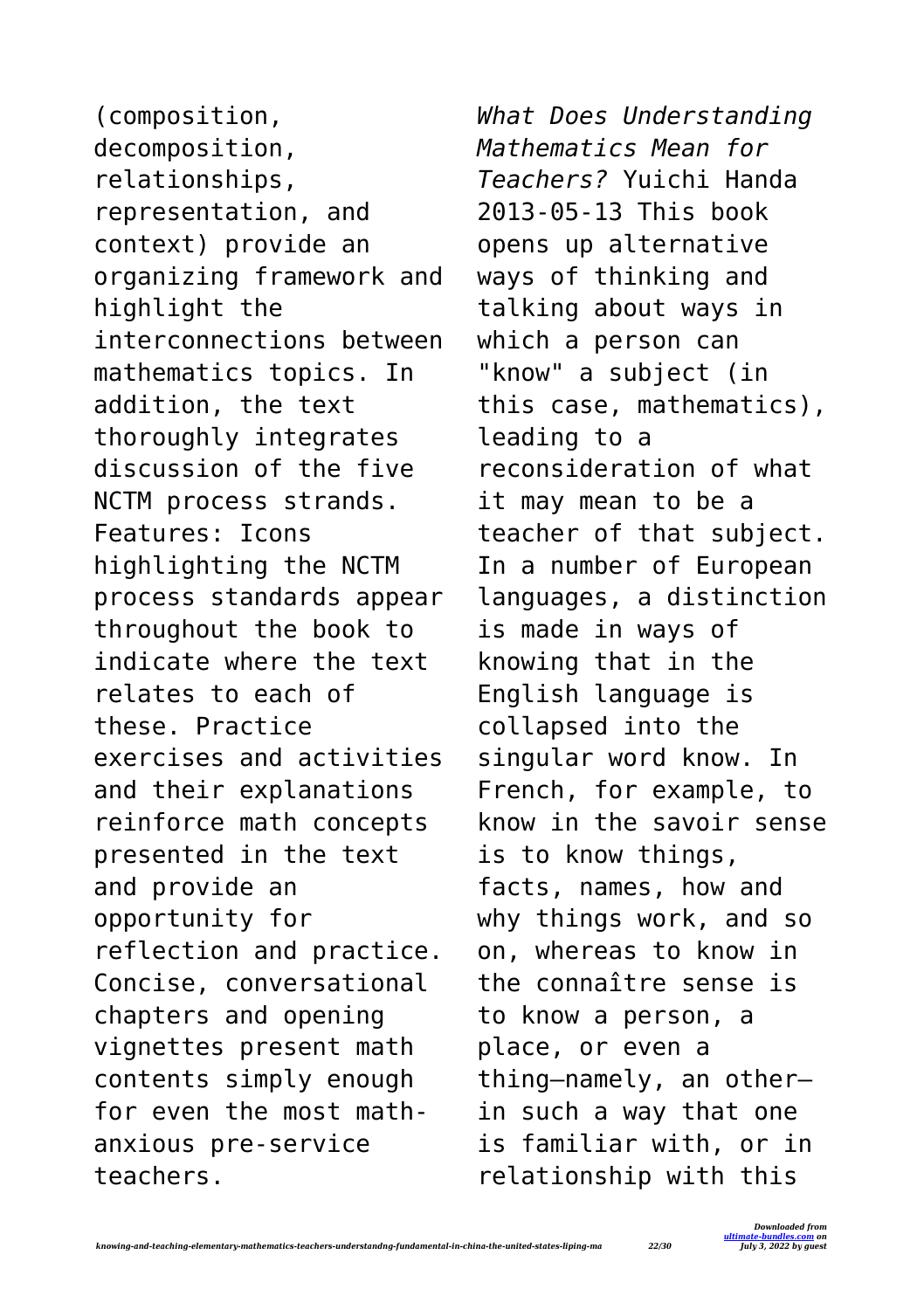other. Primarily through phenomenological reflection with a touch of empirical input, this book fleshes out an image for what a person's connaître knowing of mathematics might mean, turning to mathematics teachers and teacher educators to help clarify this image. *The Schools We Need* E.D. Hirsch, Jr. 2010-02-17 This paperback edition, with a new introduction. offers a powerful, compelling, and unassailable argument for reforming America's schooling methods and ideas--by one of America's most important educators, and author of the bestselling Cultural Literacy. For over fifty years, American schools have operated under the assumption that challenging children academically is unnatural for them, that teachers do not need to know the subjects they

teach, that the learning "process" should be emphasized over the facts taught. All of this is tragically wrong. Renowned educator and author E. D. Hirsch, Jr., argues that, by disdaining content-based curricula while favoring abstract--and discredited--theories of how a child learns, the ideas uniformly taught by our schools have done terrible harm to America's students. Instead of preparing our children for the highly competitive, information-based economy in which we now live, our schools' practices have severely curtailed their ability, and desire, to learn. With an introduction that surveys developments in education since the hardcover edition was published, The Schools We Need is a passionate and thoughtful book that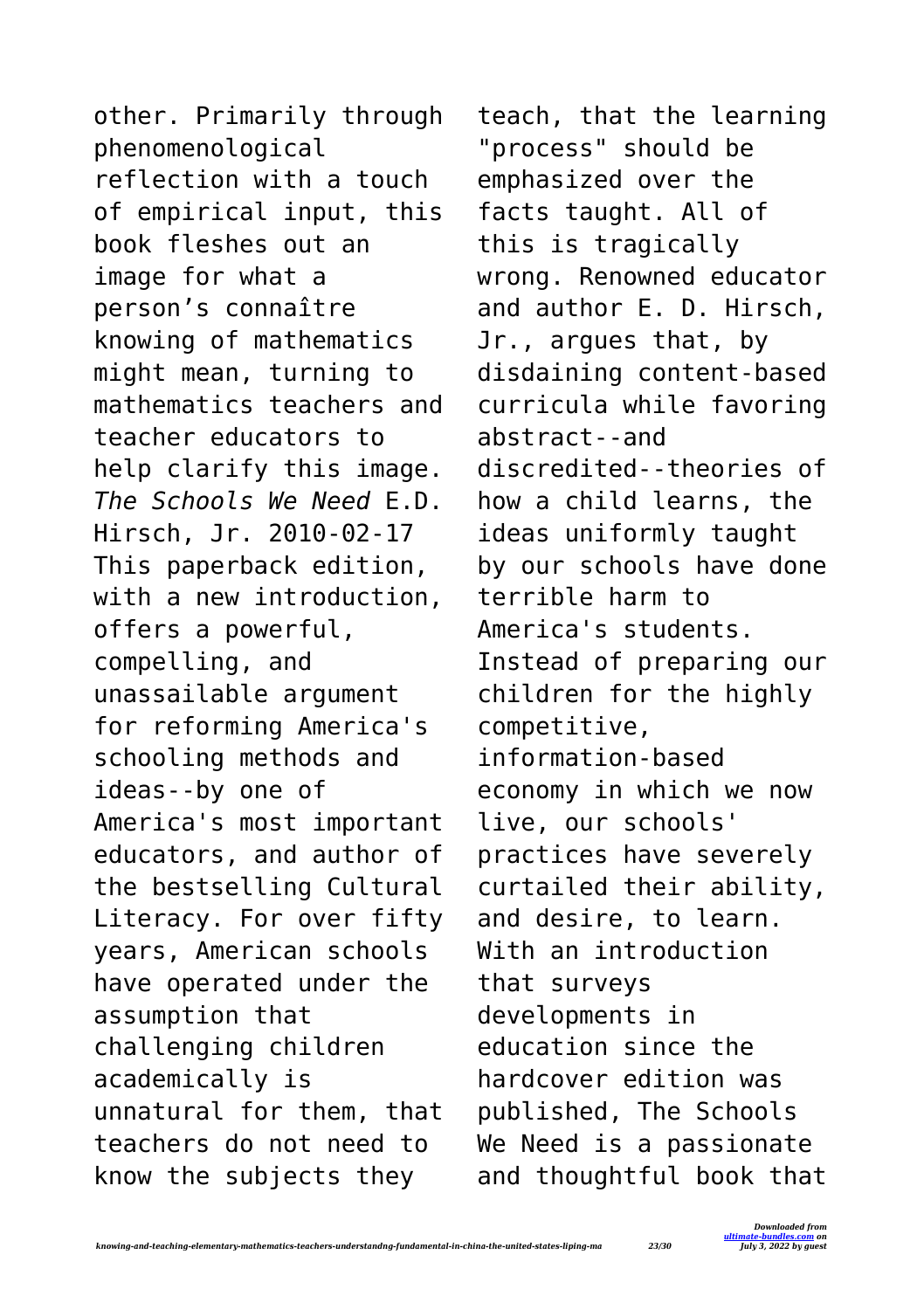will appeal to the millions of people who can't understand why America's schools aren't educating our children. **Activating Math Talk** Paola Sztajn 2020-10-06 Achieve High-Quality Mathematics Discourse With Purposeful Talk Techniques Engaging students in high quality discourse is important for their conceptual learning, but successfully promoting such discourse in elementary classrooms—with attention to the needs of every learner—can be a challenge. Based on research, Activating Math Talk tackles this challenge by bringing 11 practical, mathspecific, productive discourse techniques to the classroom. You will be guided through each technique with  $\cdot$ Classroom examples spanning grades K–5 · Reflection moments to

help you relate to your own instruction · Classroom vignettes that illustrate the techniques in action · Group discussion questions for engaging with colleagues **Mathematics Content for Elementary Teachers** Douglas K. Brumbaugh 2004-09-22 THE book for elementary education mathematics content courses! Designed to help prospective teachers of elementary school mathematics learn content beyond the rote level, this text stimulates readers to think beyond just getting the problem right and fosters their development into thoughtful, reflective, self-motivated, lifelong learners. It stresses the what and why of elementary school mathematics content. Hints are provided about how to teach the content but this is mostly left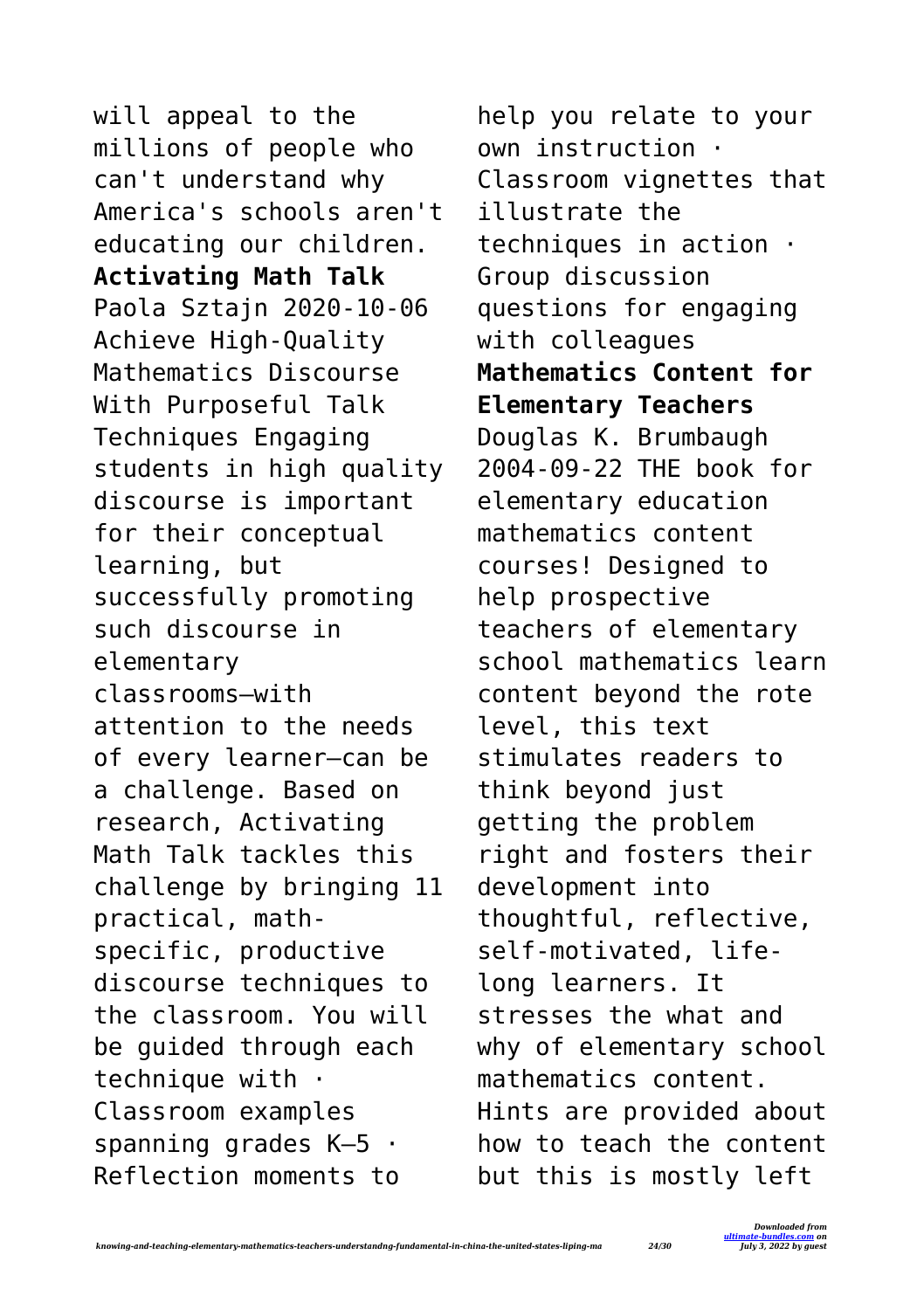to courses and texts that are dedicated to that purpose. The text is organized around the National Council for Teachers of Mathematics' Principles and Standards for School Mathematics. The Standards dictate the basic sections of the text. Within each section, appropriate specific topics are developed, intertwined with technology, problem solving, assessment, equity issues, planning, teaching skills, use of manipulatives, sequencing, and much more. In addition, major focal points of the Standards are emphasized throughout: effective teachers of mathematics should be able to motivate all students to learn, should understand the developmental levels of how children learn, should concentrate on what children need to become active participants in the

learning environment, and should be engaged in ongoing investigations of new mathematical concepts and teaching strategies. Mathematics Content for Elementary Teachers is based on several fundamental premises: \*The focus of mathematics education should be on the process, not the answer. \*Elementary teachers should know the mathematics content they are teaching, know more than the content they are teaching, and teach from the overflow of knowledge. \*It is important for teachers to be flexible in allowing students to use different procedures- teaching from the "overflow of knowledge" implies knowing how to do a given operation more than one way and being willing to examine many different ways. \*Teachers need to learn to carefully cover the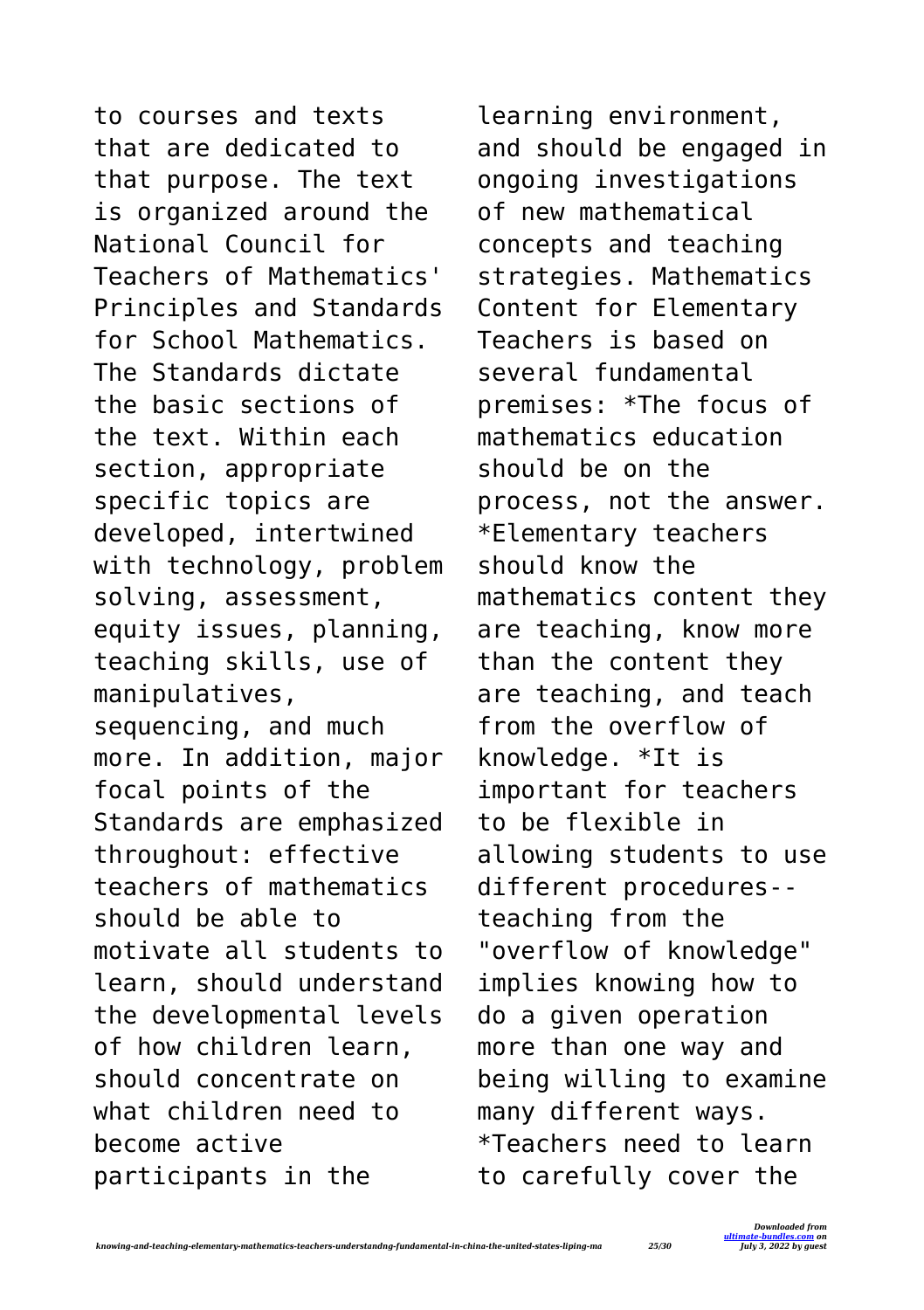topics to be taught, to reflect upon them, and to be able to organize them. To help prospective elementary teachers concentrate on the mathematics content they will be expected to teach and begin to build the foundation for the methods they will use, this text includes only elementary mathematics content and does not address middle school concepts. Pedagogical features: \*The text is organized according to NCTM Standards. \*An informal writing style speaks directly to readers and is geared to pre-service teachers. \*Focus is given to multiple methods of problem solving at four developmental levels. \*Questions, exercises, and activities are interspersed throughout each section rather than gathered at the end of each chapter. \*Complete solutions for exercises

are provided. *Mathematics for Elementary Teachers* Sybilla Beckmann 2009-07-01 This activities manul includes activities designed to be done in class or outside of class. These activities promote critical thinking and discussion and give students a depth of understanding and perspective on the concepts presented in the text. **The Professional Education and Development of Teachers of Mathematics** Ruhama Even 2008-11-16 The premise of the 15th ICMI Study is that teachers are key to students' opportunities to learn mathematics. What teachers of mathematics know, care about, and do is a product of their experiences and socialization, together with the impact of their professional education.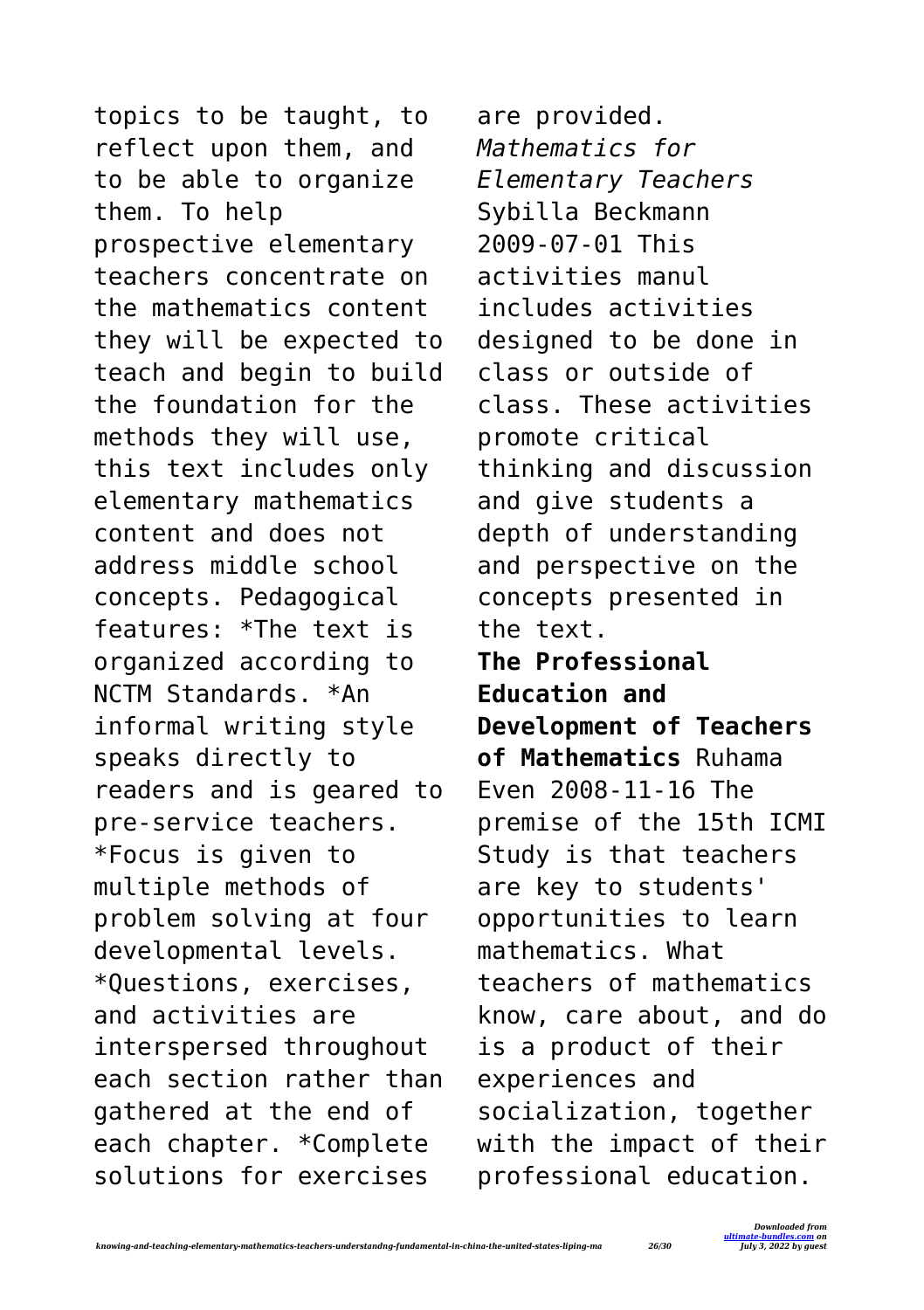The Professional Education and Development of Teachers of Mathematics assembles important new international workdevelopment, research, theory and practice concerning the professional education of teachers of mathematics. As it examines critical areas to reveal what is known and what significant questions and problems warrant collective attention, the volume also contributes to the strengthening of the international community of mathematics educators. The Professional Education and Development of Teachers of Mathematics is of interest to the mathematics education community as well as to other researchers, practitioners and policy makers concerned with the professional education of teachers.

*Developing Mathematical Proficiency for Elementary Instruction* Yeping Li 2021-04-23 The need to improve the mathematical proficiency of elementary teachers is well recognized, and it has long been of interest to educators and researchers in the U.S. and many other countries. But the specific proficiencies that elementary teachers need and the process of developing and improving them remain only partially conceptualized and not well validated empirically. To improve this situation, national workshops were organized at Texas A&M University to generate focused discussions about this important topic, with participation of mathematicians, mathematics educators and teachers. Developing Mathematical Proficiency for Elementary Instruction is a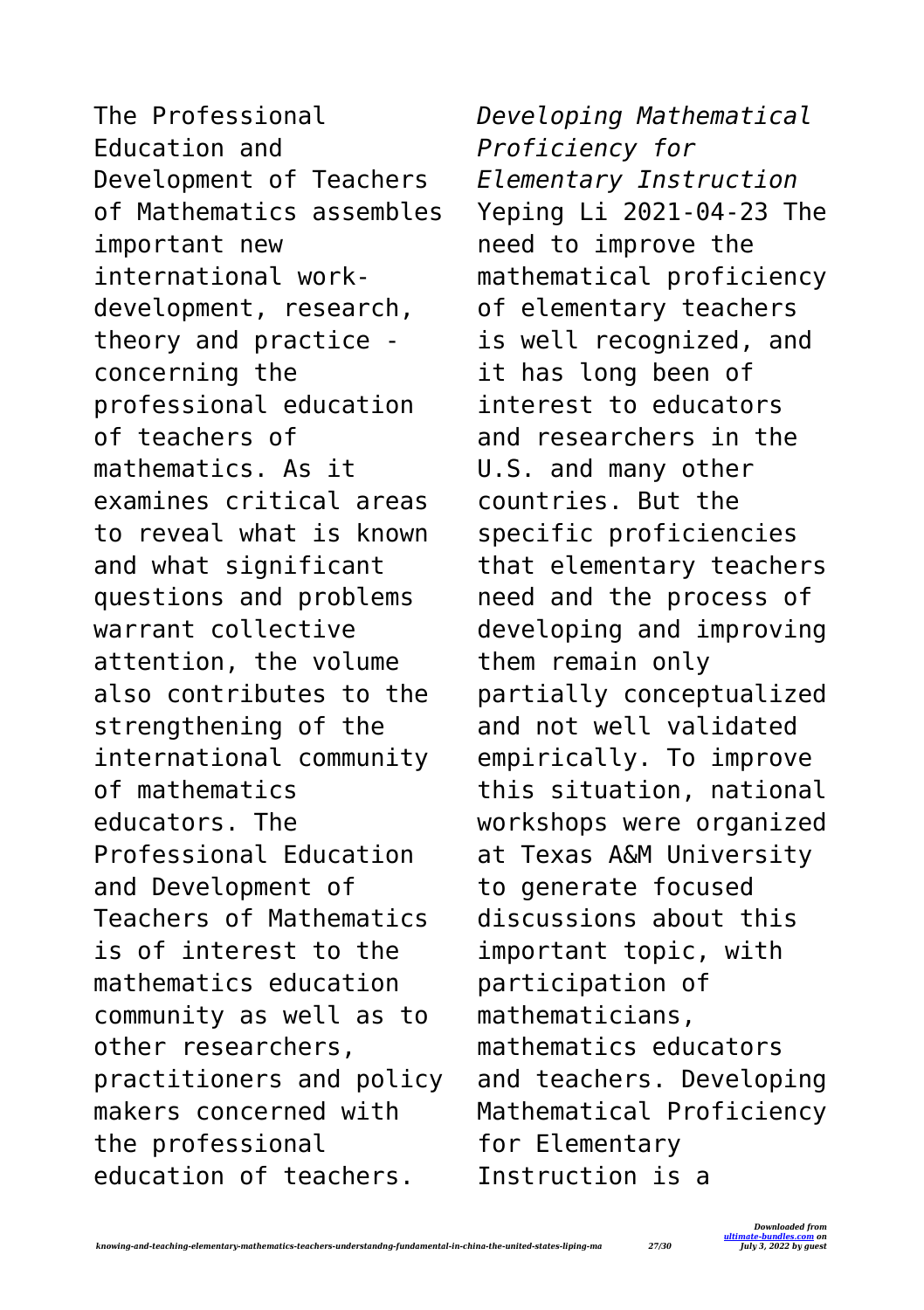collection of articles that grew out of those exciting crossdisciplinary exchanges. Developing Mathematical Proficiency for Elementary Instruction is organized to probe the specifics of mathematical proficiency that are important to elementary teachers during two separate but inter-connected professional stages: as pre-service teachers in a preparation program, and as in-service teachers teaching mathematics in elementary classrooms. From this rich and inspiring collection, readers may better understand, and possibly rethink, their own practices and research in empowering elementary teachers mathematically and pedagogically, as educators or researchers. **Elementary Mathematics Specialists** Maggie

McGatha 2017 **The Teacher Development Continuum in the United States and China** National Research Council 2010-10-28 In 1999, Liping Ma published her book Knowing and Teaching Elementary Mathematics: Teachers' Understanding of Fundamental Mathematics in the United States and China, which probed the kinds of knowledge that elementary school teachers need to convey mathematical concepts and procedures effectively to their students. Later that year, Roger Howe, a member of the U.S. National Commission on Mathematics Instruction (USNC/MI), reviewed the book for the Notices of the American Mathematical Society, concluding that it 'has lessons for all educational policymakers.' Intrigued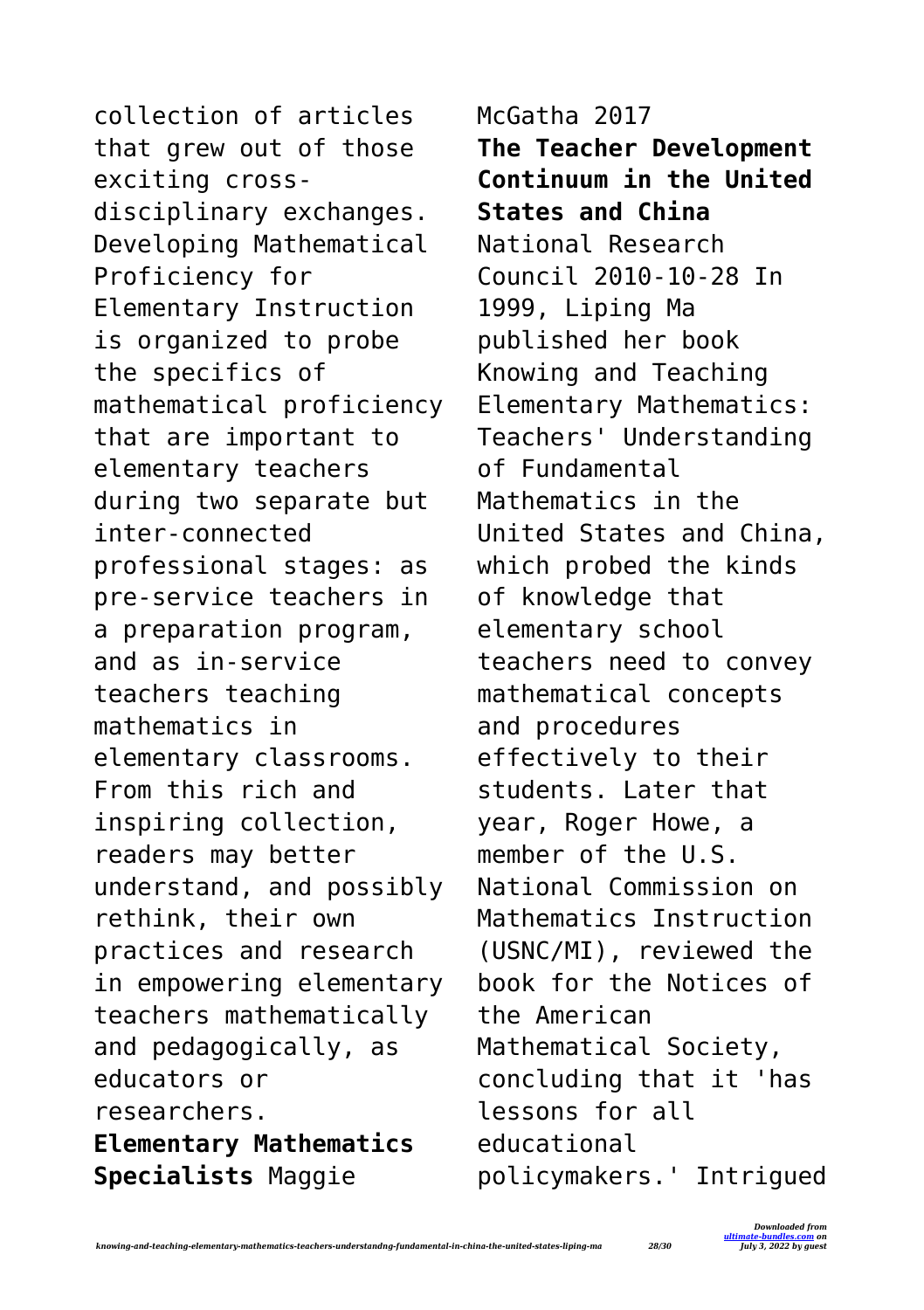by the idea of superrank teachers, the USNC/MI sponsored a workshop entitled 'The Teacher Development Continuum in the United States and China'. The purpose of the workshop was to examine the structure of the mathematics teaching profession in the United States and China. The main presentations and discussion from the workshop are summarized in this volume. **Beyond Classical Pedagogy** Terry Wood 2014-04-04 The emergence of the National Council of Teachers of Mathematics Standards in 1989 sparked a sea change in thinking about the nature and quality of mathematics instruction in U.S. schools. Much is known about transmission forms of mathematics teaching and the influence of this teaching on students' learning, but there is still little

knowledge about the alternative forms of instruction that have evolved from the recent widespread efforts to reform mathematics education. Beyond Classical Pedagogy: Teaching Elementary School Mathematics reports on the current state of knowledge about these new instructional practices, which differ in significant ways from the traditional pedagogy that has permeated mathematics education in the past. This book provides a researchbased view of the nature of facilitative teaching in its relatively mature form, along with opposing views and critique of this form of pedagogy. The focus is on elementary school mathematics classrooms, where the majority of the reform-based efforts have occurred, and on the micro level of teaching (classroom